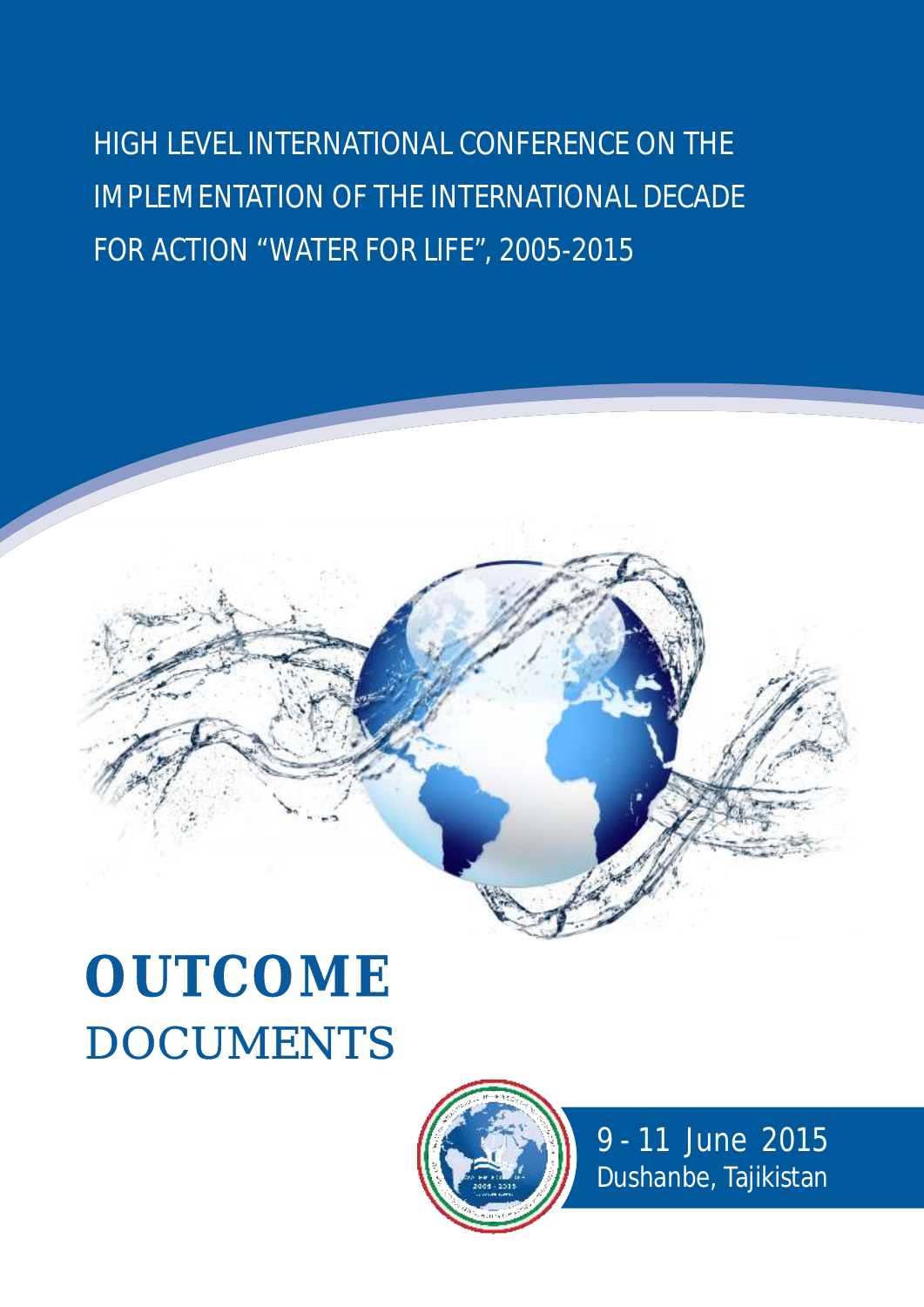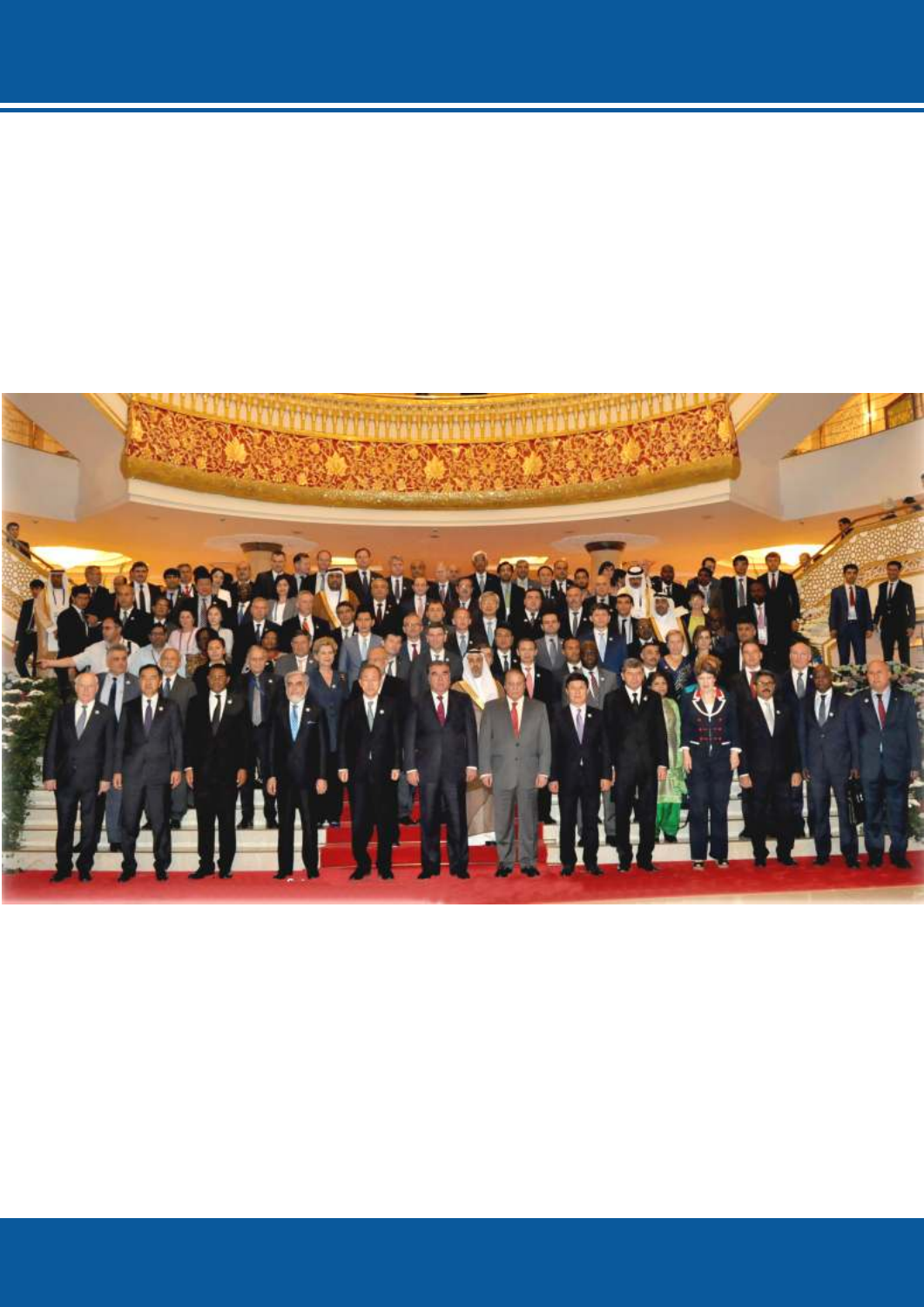# **DECLARATION**

**of the High Level International Conference on the implementation of the International Decade for Action "Water for Life", 2005-2015**



We, representatives of governments, international implementation of the Decade and for setting up<br>organizations, local governments and civil society mechanisms through UN Water such as the UN organizations, local governments and civil society and chanisms through UN-Water, such as the UN-<br>met in Dushanbe, Tajikistan, between 9 and 10 met in Dushanbe, Tajikistan, between 9 and 10 and Water Decade Programmes, and for utilizing<br>June 2015 at the High Level International avisting instruments such as the World Water June 2015 at the High Level International existing instruments, such as the World Water<br>Conference on the implementation of the Dovelopment Peperts and UNSCAP that proved to Conference on the implementation of the Development Reports and UNSGAB, that proved to<br>International Decade for Action "Water for Life". The effective and reliable tools and contributed to International Decade for Action "Water for Life", be effective and reliable tools and contributed to<br>
the estime ments of the Desade:

In furtherance of United Nations General Assembly We acknowledge that much progress has been Resolution A/69/215 entitled "International Decade for Action, 'Water for Life', 2005-2015, and<br>further efforts to achieve the sustainable<br>function of integrated water resources further efforts to achieve the sustainable management plans, water cooperation, level of development of water resources", this Conference development of water resources", this Conference better project implementation, the involvement of aimed at evaluating progress achieved in the surface progress and the aimed at evaluating progress achieved in the women as important stakeholders and the implementation of the Decade and at continued implementation of the Decade and at continued<br>progress for achieving internationally agreed<br>concritically on monitoring private soctor progress for achieving internationally agreed specifically on monitoring, private sector<br>water-related goals using a comprehensive involvement knowledge advocacy awareness water-related goals using a comprehensive involvement, knowledge, advocacy, awareness<br>approach. interaction interaction interaction and interactional

previous events, particularly the 2010 High-Level previous events, particularly the 2010 right-Level<br>International Conference on midterm compre-<br>International Conference on midterm compre-<br>International Conference on midterm compre-<br>International Conference on midterm com hensive review of the implementation of the International Decade for Action "Water for Life",

2005-2015, held in Dushanbe, 2012 Rio+20 United Nations Conference on Sustainable Development, the 2015 UN-Water Annual International Zaragoza Conference, the High Level Interactive Dialogue in the framework of the Sixty-Ninth Session of the United Nations General Assembly, the Seventh World Water Forum held in Daegu and Gyeongju and the Third United Nations World Conference on Disaster Risk Reduction held in Sendai, as well as the outcomes of the International Year of Water Cooperation, 2013. In doing so:

We salute the momentum gained and important achievements made during the Water for Life Decade and the role that the Decade has played in facilitating the achievement of the internationally agreed water-related goals and particularly Millennium Development Goals;

We express appreciation for the role of the United Nations for its support to the development and the achievements of the Decade;

achieved during the Decade, particularly in terms raising, intergovernmental and interagency This Conference builds on the outcomes of coordination in a UN context and stakeholder participation, which has been facilitated by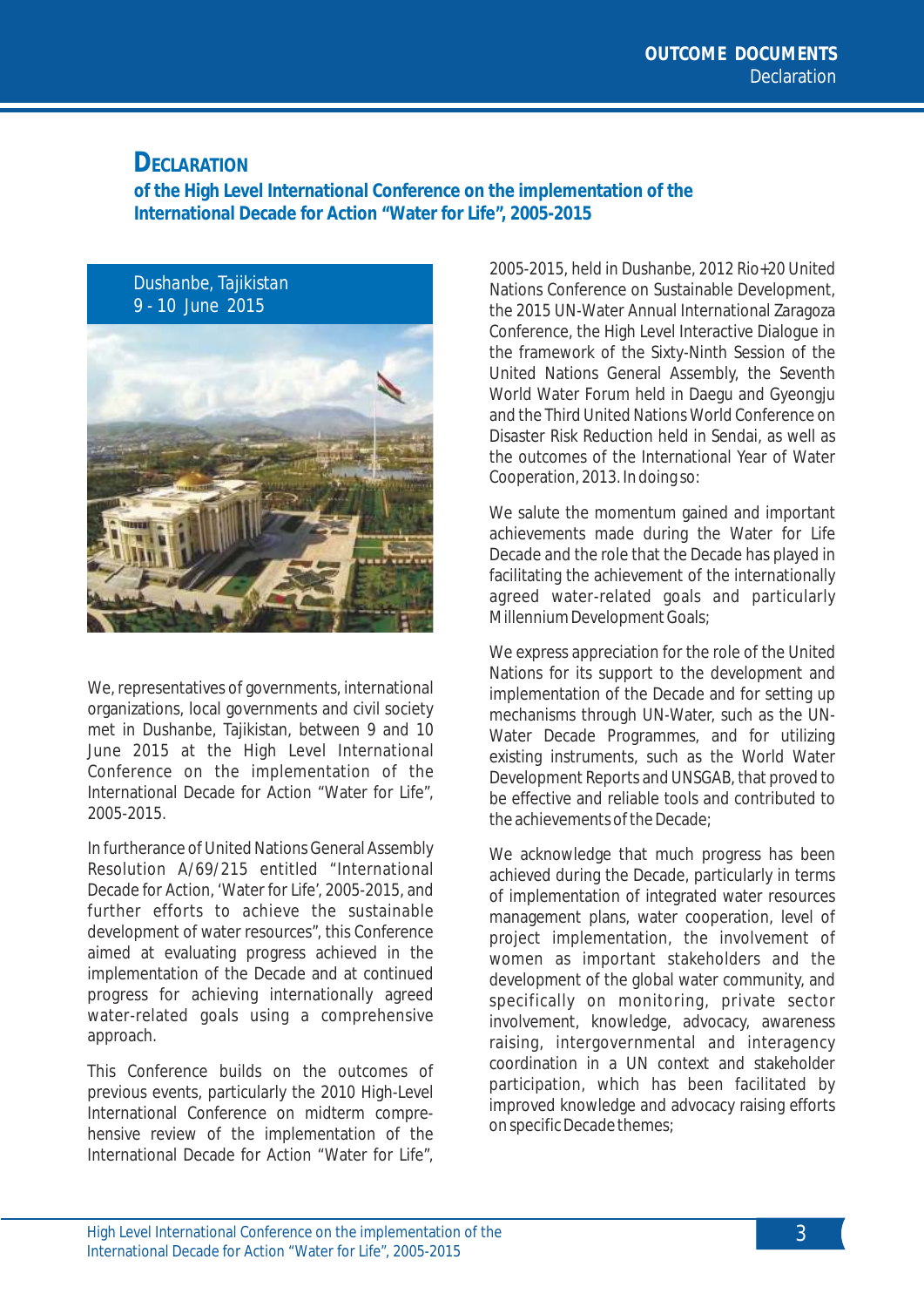

*"Most likely no one can deny that water is the most precious resource in human life, because water is life, water is development and water is a secured future for the new generations. We need to make every effort to ensure that all these slogans become a reality."*

> *H.E. Emomali Rahmon President of the Republic of Tajikistan Speech at the Opening Ceremony*

coordinated manner, but that there are several Nations General Assembly, requires renewed, gaps, including, inter alia, the need to develop additional and sustained efforts of the Water Efficiency Plans and to address emergent international community; water issues such as water-related disasters and water environment problems including waste We consider of primary importance to fully achieve<br>water environment problems including waste internationally agreed drinking water and water management, that resulted from discussions and the management, that resulted from discussions and multiple in a sustainable manner, to sanitation targets in a sustainable manner, to<br>notional regional and global perspectives as well about the respect of human rights obligations to national, regional and global perspectives, as well promote the respect of human rights obligations to national, regional and sanitation recognized by as from discussions about progress and safe drinking water and sanitation recognized by<br>as from discussions about progress and the United Nations General Assembly in 2010, and achievements, lessons learned and best practices;

despite improvements made since the inadequate water and sanitation services still pose International Year of Sanitation, 2008 and the a huge toll on health, particularly diarrheal disease; "Sustainable Sanitation: 5-Year Drive to 2015"; it is essential to aim for universal sustainable access also, the drinking water target has not been to safe drinking water and sanitation services in all achieved evenly within and across urban and rural homes, schools, health centers and workplaces; areas, large and small countries, richer and poorer households, households and non-household promote green economy in a context of sustainable<br>settings, gender and age group and there is huge development and poverty eradication and identify variability in terms of water quality, affordability, efficiency, capability and durability of both

gained, to fill the gaps that emerged during the industries and tourism into consideration, to better Decade, as well as to contribute to the understand and work for common answers and achievement of internationally agreed water-<br>
results to handle scarce water resources; related goals, including the water-related goals and

We acknowledge that today the water community targets proposed by the Open Working Group on is less fragmented and more able to engage in a sustainable Development Goals of the United

to focus our efforts on this key driver of human We express concern that sanitation still lags behind development, health and well-being, because

We exhort the international community to solutions along the water-food-energyenciency, capability and datability of both environment nexus through multipurpose and management and infrastructure; integrated water resources planning and We are convinced that to keep the momentum management that also takes mining, extractive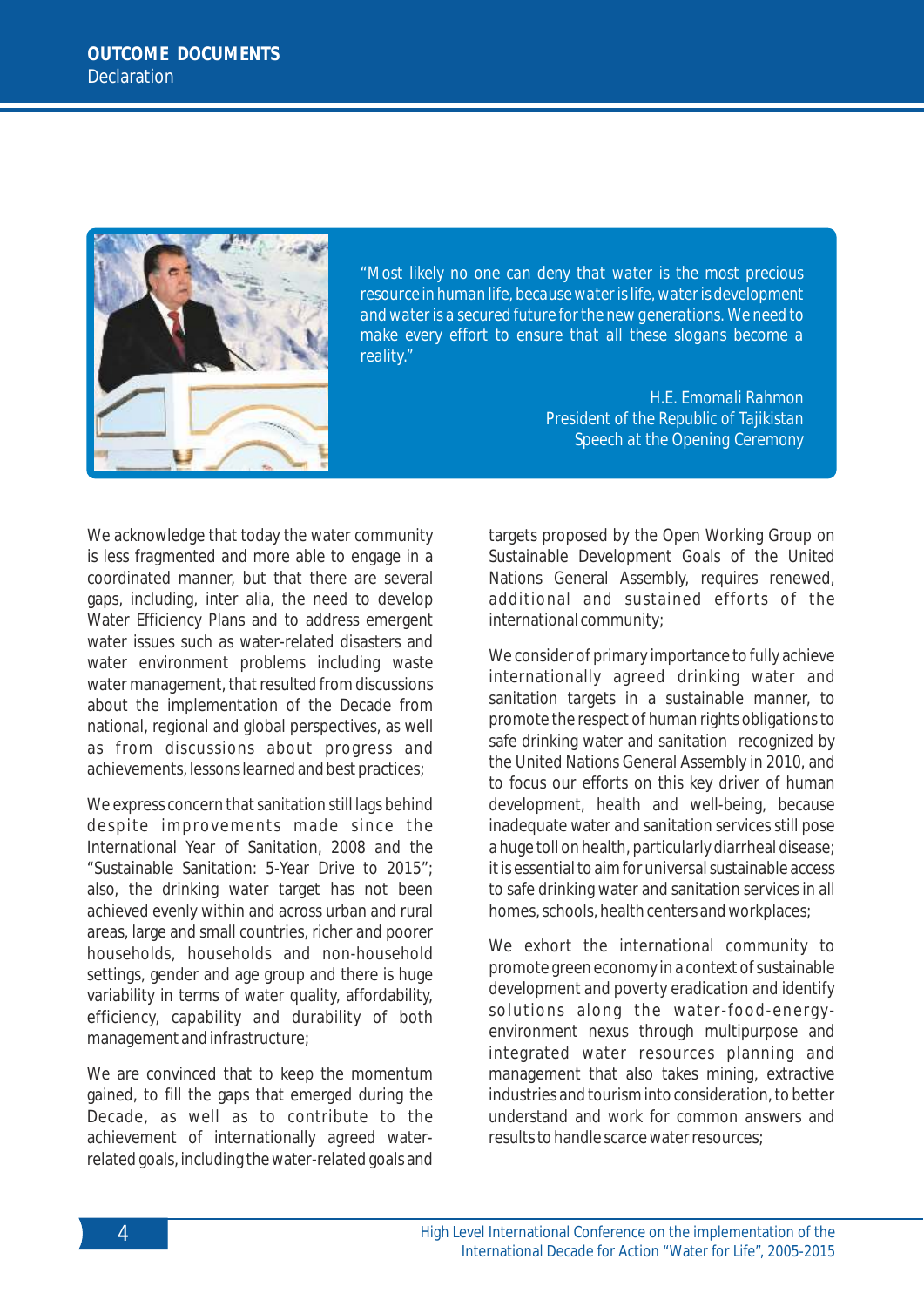*" Let us resolve together to build upon the successes of the "Water for Life" Decade and keep up the momentum for this crucial year of 2015 and far beyond."*

> *H.E. Ban Ki-moon UN Secretary-General Speech at the Opening Ceremony*



We encourage promoting measures that tackle arrangements, basin institutions, including global challenges, such as poverty, biodiversity aquifers, and other cooperative institutional loss, emerging diseases, humanitarian crises, platforms to catalyze action; urbanization, the impacts of natural disasters, food security, climate change, as well as small island and We highlight the importance of implementing and<br>mountain development, which affect and are monitoring the proposed water-related aspects of mountain development, which affect and are monitoring the proposed water-related aspects of affected by water resources: adaptation to climate the Post-2015 Development Agenda in a affected by water resources; adaptation to climate the Post-2015 Development Agenda in a change through water is of particular importance comprehensive, integrated and inclusive manner; change through water is of particular importance for global discussion and actions including in COP<br>21 in Paris in December 2015:

We stress the importance of financing and management of water resources while taking into governance, considering the impact of the financial account competing demands and the interests of and economic crisis that hit several countries, the other stakeholders; it is important therefore to challenges emanating from increased population, encourage stronger dialogue, as appropriate, and rapid urbanization and improved income levels, meaningful stakeholder participation at the local, the difficulties of all countries, particularly Least national and international levels with the Developed Countries and Small Island Developing involvement of all relevant stakeholders including<br>States, the need for improved water resource women and children: States, the need for improved water resource governance and legal frameworks to ensure much needed sustained investment and financing, as well as the importance to provide efficient and transparent financial mechanisms to support civil society initiatives;

We also acknowledge the importance of water cooperation across sectors and at all levels, including transboundary, as one of the conditions to achieve water related goals, socio-economic growth and prosperity and public health and the important role of multilateral and bilateral

We acknowledge that governments have the responsibility to ensure the sustainable

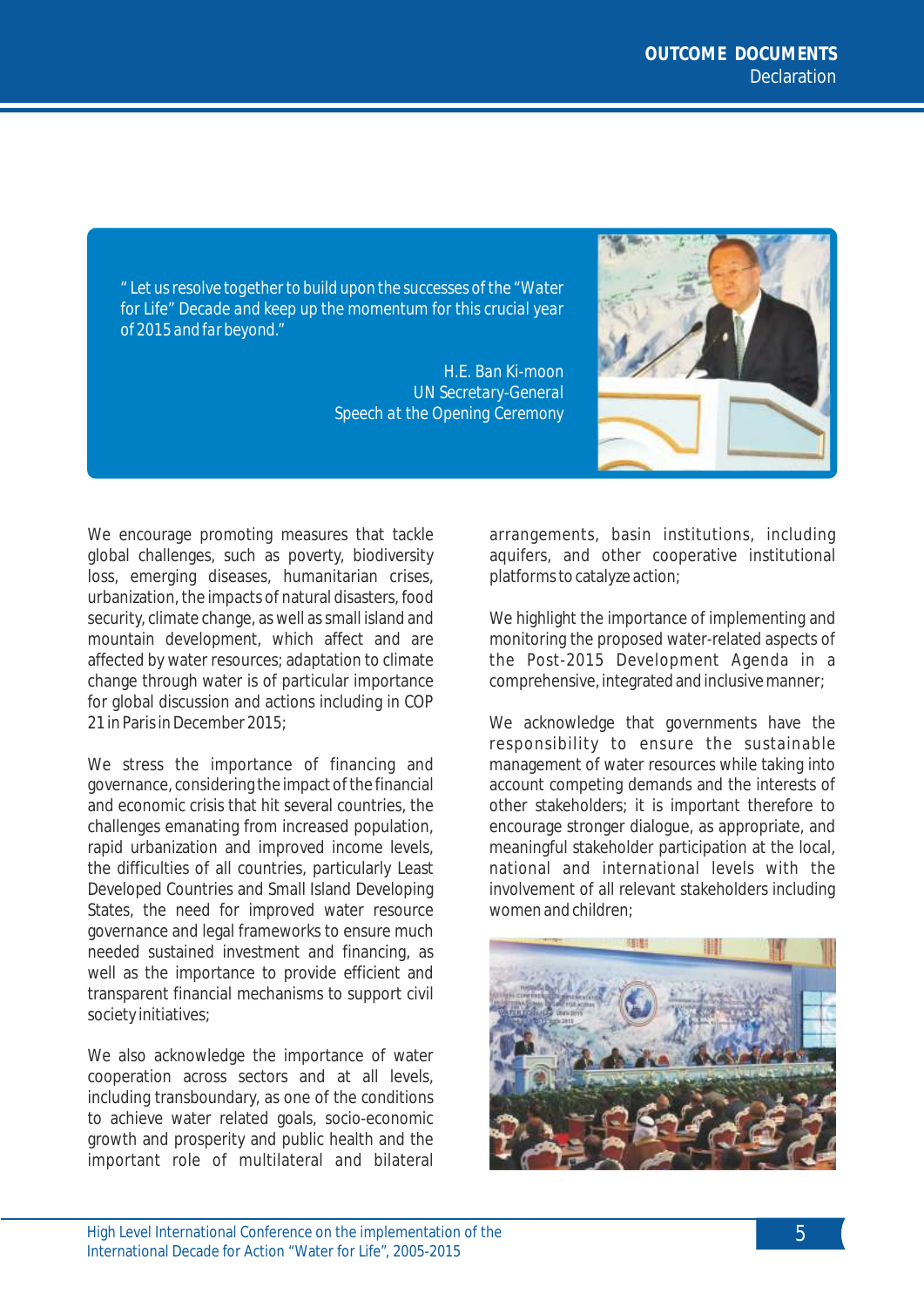We take note that improvements as far as water is Moreover, we urge the international community to concerned often require long term planning, a launch new initiatives to support the implemenmobilization of financial resources, implemen- tation of the proposed dedicated water goal in the tation and management, as well as, inter alia, the Post-2015 Development Agenda; address promotion of integrated water resources emergent water issues; improve planning, promotion of integrated water resources management, risk management in water supply coordination and implementation of water-related from catchment to consumer, improved scientific actions by the UN system; and consider the understanding of water resources, technology potential for a new International Decade for Action sharing, capacity building of human resources and "Water for Sustainable Development" proposed by institutional structures, education and training, Tajikistan at the Seventh World Water Forum in better shared and open data and indicators Korea to keep the momentum gained during the disaggregated by marginalized groups, particularly Water for Life Decade; for women and children;

holders to consider the outcomes of the high level Conference and for the warm welcome and plenary sessions, implementation panels, post- generous hospitality extended to all participants 2015 round tables, side events and pre-conference and recommend the Government of Tajikistan to events of this Conference, to be reported in the submit this Declaration accompanied by the Chair's Chair's Summary, and to translate, to the extent Summary of the Conference to the United Nations possible, the visions contained therein for the post- General Assembly. 2015 water agenda into concrete actions;

Finally, we express our sincere appreciation to the We encourage governments and other stake-<br>
Government of Tajikistan for hosting this

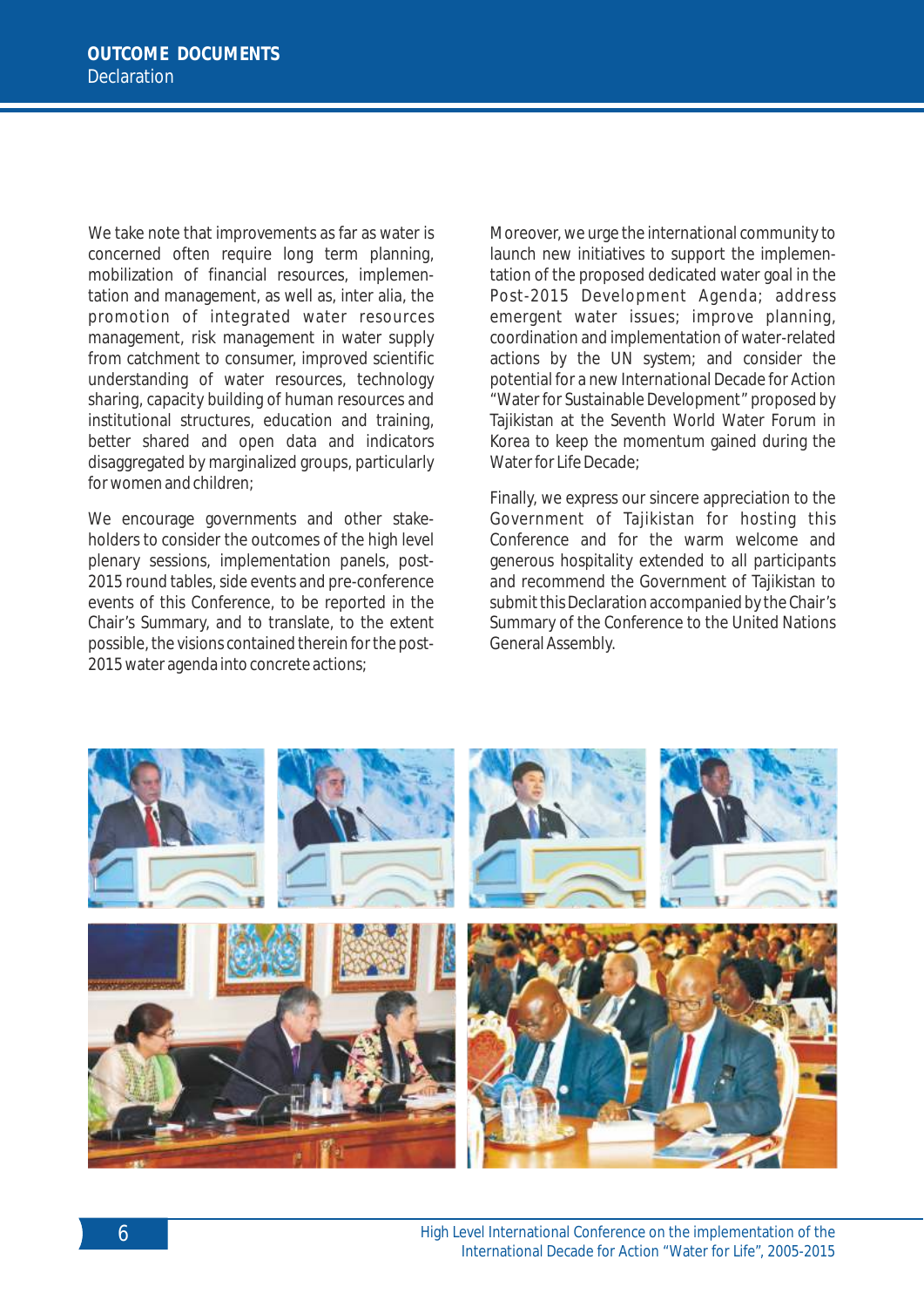# **CHAIR'S SUMMARY**

**of the High Level International Conference on the implementation of the International Decade for Action "Water for Life", 2005-2015**



The High Level International Conference on the Tajikistan. The President also noted the need to implementation of the International Decade for build on the results of the Water for Life Decade Action "Water for Life", 2005-2015, met in and to continue to mobilize efforts to ensure the Dushanbe, Tajikistan, on 9-10 June 2015, pursuant sustainable development of water resources,<br>to United Nations General Assembly Resolution including achieving water related Sustainable to United Nations General Assembly Resolution including achieving water related Sustainable<br>A/69/215 entitled "International Decade for Development Goals. He therefore proposed to A/69/215 entitled "International Decade for bevelopment Goals. He therefore proposed to<br>Action, 'Water for Life', 2005-2015, and further declare a new International Decade for Action efforts to achieve the sustainable development of "Water for Sustainable Development". water resources". Its objective was to comprehensively evaluate progress achieved in the implemen-<br>
The UN Secretary-General Ban Ki-moon<br>
tation of the Decade identify gans and recommend highlighted the need for further consolidation of tation of the Decade, identify gaps and recommend<br>the efforts of the international community to solve<br>the efforts of the international community to solve steps that would advance international efforts the efforts of the international community to solve<br>towards achieving internationally agreed water<br>water problems and supported Tajikistan's call for a towards achieving internationally agreed water related goals. The contract of the contract of the expressed confidence that related goals.

High level delegations and representatives from step in that direction. The Conference was also<br>145 member states, international organizations, addressed by the Prime Ministers of the Islamic 145 member states, international organizations, addressed by the Prime Ministers of the Islamic<br>
regional organizations and international financial and Republic of Pakistan, the Islamic Republic of regional organizations and international financial and Republic of Pakistan, the Islamic Republic of institutions took part in this gathering alongside and Afghanistan, the Kyrgyz Republic and Gabon and by institutions took part in this gathering alongside Afghanistan, the Kyrgyz Republic and Gabon and by<br>
representatives of local governments, non-<br>
the Deputy Prime Ministers of Kazakhstan and representatives of local governments, non-<br>governmental organizations, academic institutions<br>Turkmenistan, Statements were also delivered on governmental organizations, academic institutions Turkmenistan. Statements were also delivered on<br>and the private sector. In total, about 1,900 behalf of the President of the United Nations and the private sector. In total, about 1,900 behalf of the President of the United Nations individuals took part in two days of discussion General Assembly, the Administrator of the United individuals took part in two days of discussion<br>about one of the most pressing issues in today's Nations Development Programme, as well as other about one of the most pressing issues in today's Nations Development Programme, as well as other<br>changing world. discussions.

The Conference built on the outcomes of the High Level Interactive Dialogue of the Sixty-Ninth Session of the United Nations General Assembly, held in New York on 30 March 2015, for the purposes of a comprehensive review of the progress achieved in the implementation of the Decade, including best practices and lessons learned relevant to the achievement of sustainable development, as well as other previous events.

At the opening ceremony of the Conference, the President of the Republic of Tajikistan Emomali Rahmon highlighted how water has become a global priority and the importance of a shared vision to achieving meaningful results. Moreover, he mentioned problems related to the management, use and protection of water resources in build on the results of the Water for Life Decade declare a new International Decade for Action

the Dushanbe Conference will be another positive dignitaries, who gave a special focus to discussions.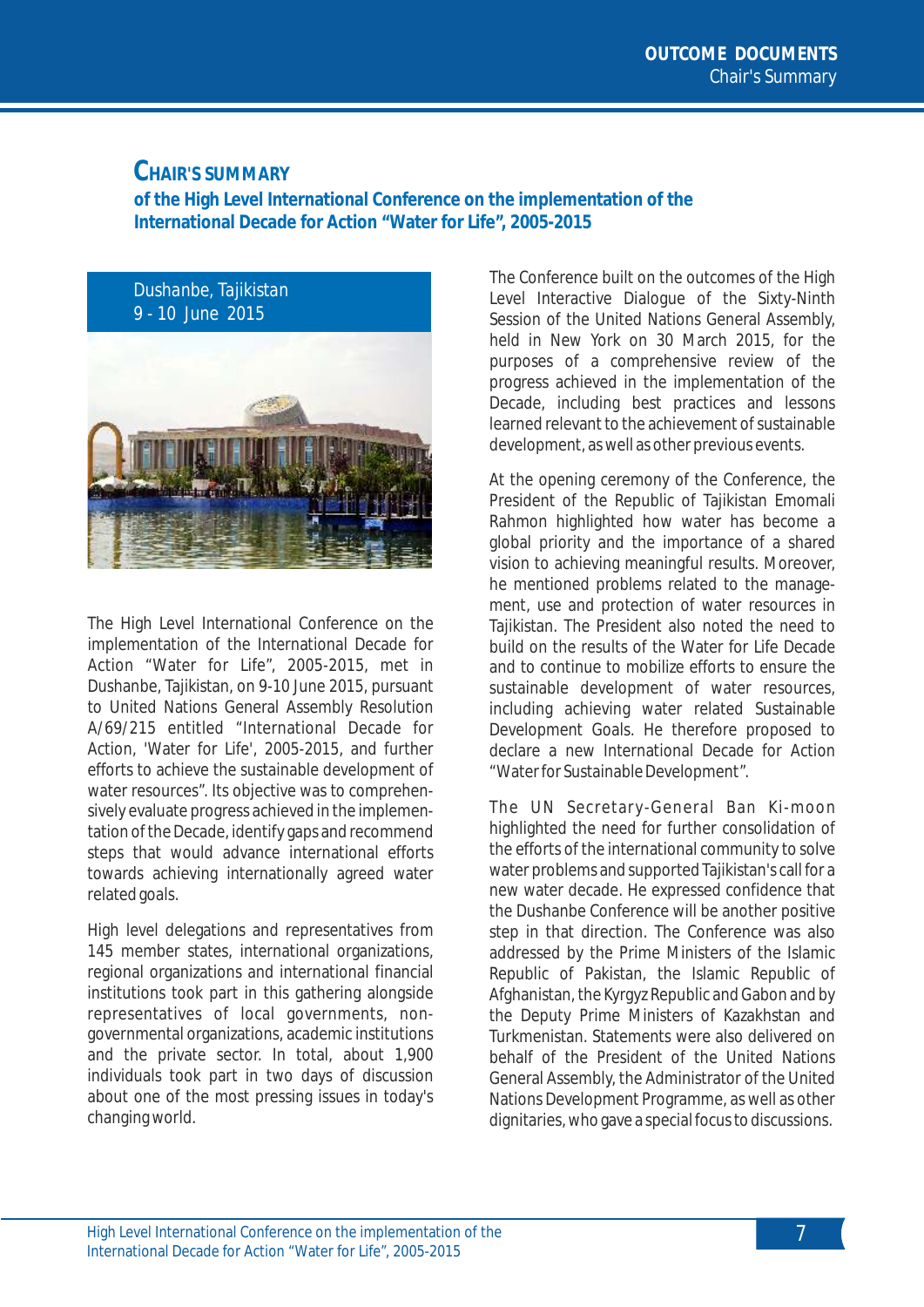In the first plenary session, statements were An important highlight of the Conference was the delivered by the heads of 50 official delegations. International Exhibition "Water for Life", where 25 The main discussions then continued within two organizations at the international, regional and High Level Implementation Panels were therefore national level showcased their experience. This organized on the International Decade for Action event attested the presence of enormous potential "Water for Life", 2005-2015, at the regional and to address urgent water issues. global level:

- 
- 

International and regional experts delivered unsolved, particularly in Africa. reports and presentations that reflected almost all water issues. The ensuing discussions affected all The Conference also included an exhibition of regions of the world at all levels. On the second day, drawings by children of Tajikistan. Looking at water<br>six forward looking High Level Round Tables were through children's eves helped participants realize convened by nine co-organizers on the following water related issues for the post-2015 development agenda: efforts towards their solution.

- 
- 
- 
- 
- 5. Water cooperation as catalyst to achieve
- 6. Strengthening an integrated approach part of it. towards water related Sustainable Development Goals.

Discussions on different aspects of implementation of the International Decade for Action were also held within four Pre-Conference Events on the following themes:

- 1. Water and children;
- 2. Water and women;
- 3. Water in Least Developed Countries and Small Island Developing States;
- 4. Water and mountains.

Moreover, nine Side Events were organized by global, regional and national actors. These activities created an additional platform for wider discussion on various water related issues and priority themes of the Conference.

event attested the presence of enormous potential

The International Photography Exhibition "Voices 1. Regional perspectives; of the Water for Life Decade" showed how, during 2. Progress, achievements, lessons learnt and the Decade, while better water supply and sanita-<br>tion improved the lives of people in all regions tion improved the lives of people in all regions around the world, many challenges remain

> through children's eyes helped participants realize<br>how deeply water related problems affect livelihoods and encouraged them to make further

1. Water and sanitation;<br>2. The water-energy-food-environment nexus:<br>2. The water-energy-food-environment nexus:<br>thanks to South-South News. Millions of people in thanks to South-South News. Millions of people in 3. Global challenges from a water perspective; Tajikistan and beyond were able to monitor the 4. Financing and governance; progress of this important international event,<br>5. Water cooperation as catalyst to achieve botain the necessary information, keep abreast of water related goals; the global water agenda and, to some extent, be

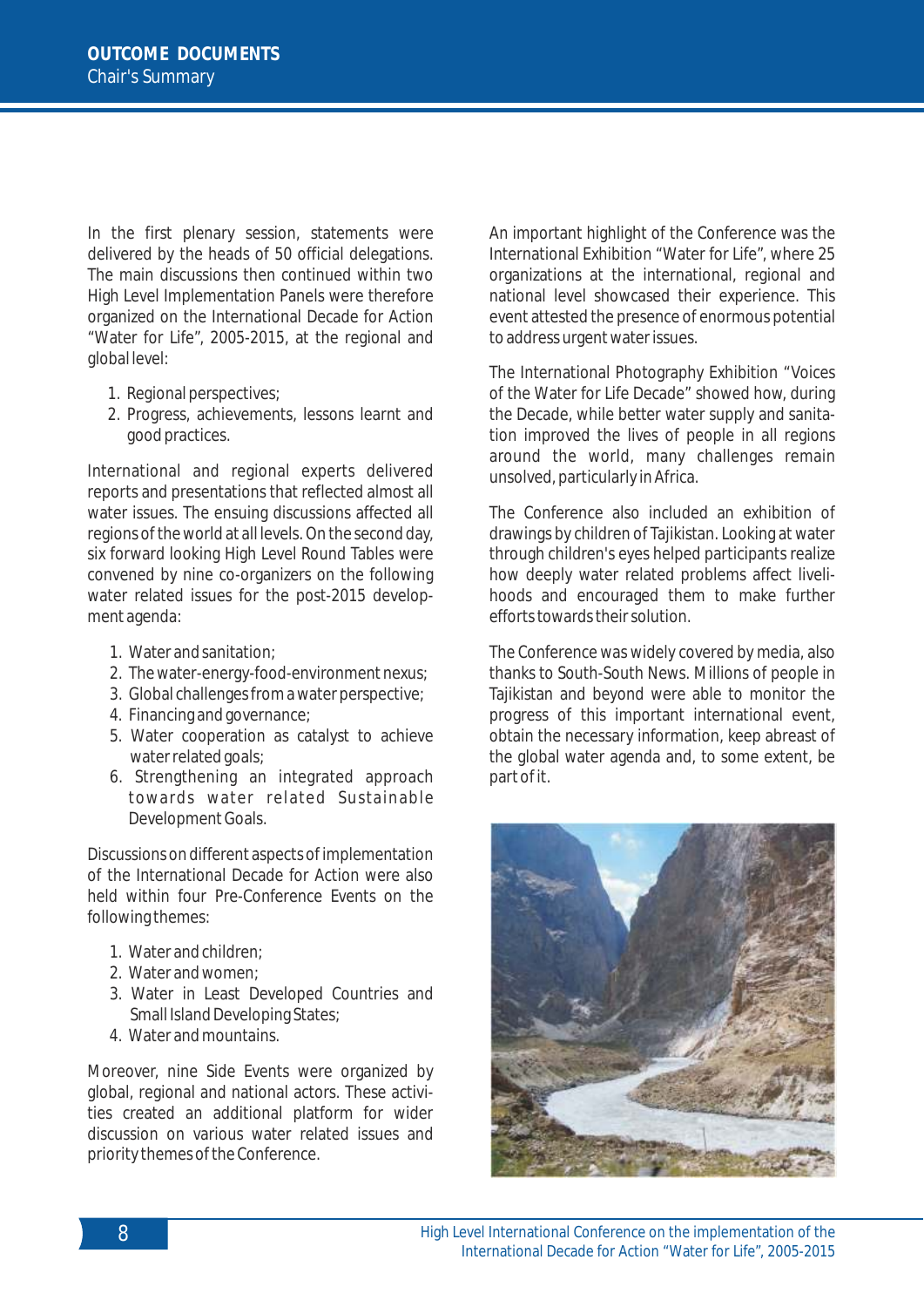

The outcome of the Conference was the problems. The Declaration was widely supported Declaration of the High Level International by the participants of the Conference. One Conference on the implementation of the delegation made reservation to a certain International Decade for Action "Water for Life", paragraph of the document.<br>2005-2015, reflecting the key points of the 2005-2015, reflecting the key points of the<br>discussions and a number of important conclusions<br>and recommendations. In particular, this<br>document stresses the importance of the Decade<br>and the results achieved, including the this regard, the Declaration touches upon various<br>spects of the management, use and protection of<br>water resources as far as water supply and<br>sanitation, food, energy, environment and, more<br>generally, sustainable developmen

The Declaration also calls upon Member States and<br>other stakeholders to promote a greener economy;<br>to the United Nations General Assembly at its<br>to take measures to achieve resilience to the<br>Seventieth Session. impacts of global challenges; increase funding; improve governance; strengthen cooperation, especially at the transboundary level; and take other concrete steps to address emerging water

The Government of Tajikistan will submit the Declaration, accompanied by this Chair's Summary,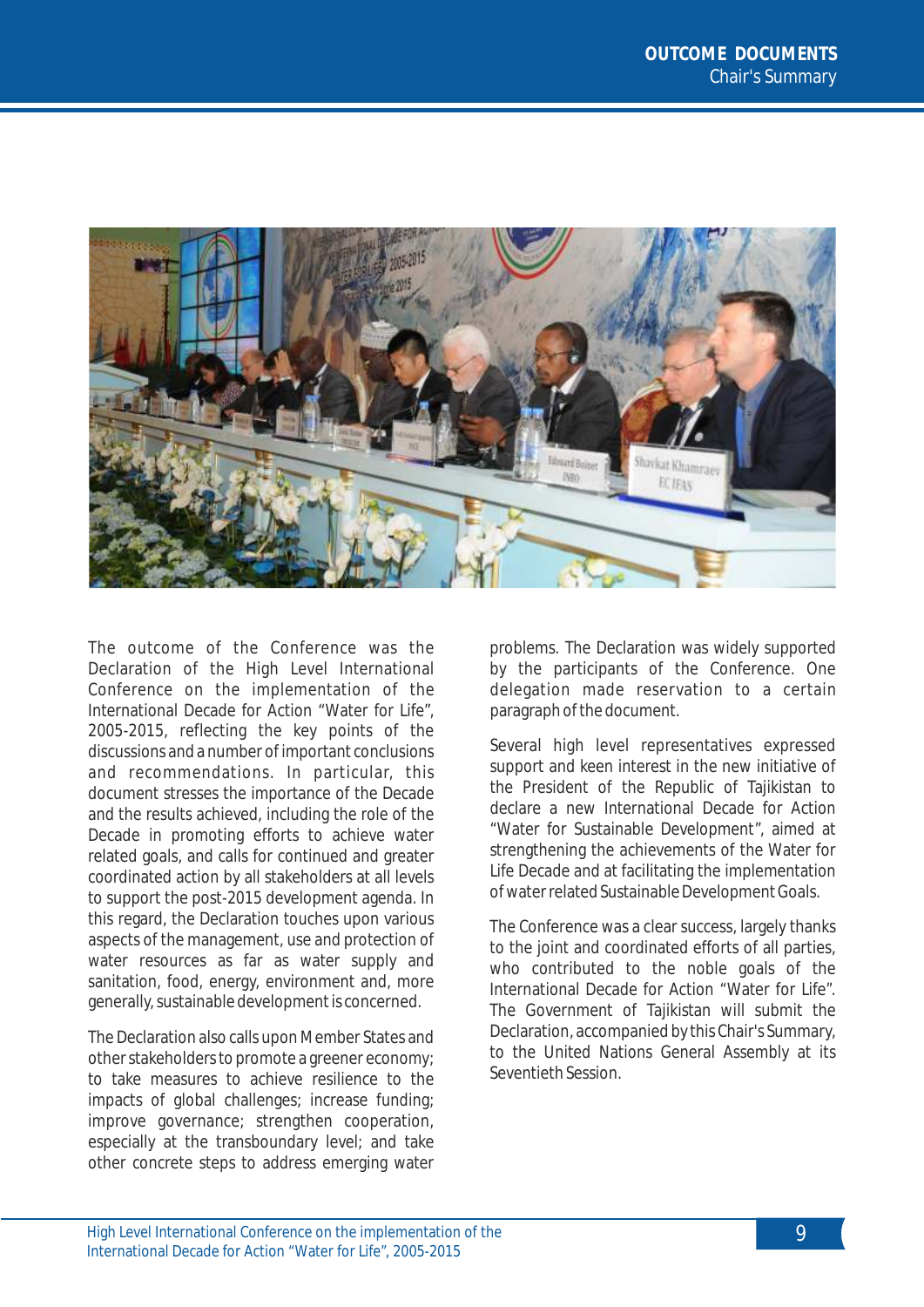# **CONCLUSIONS OF THE HIGH LEVEL PANEL "WATER DECADE IMPLEMENTATION: REGIONAL PERSPECTIVES"**

The reporting from the panelists reflected challenges and opportunities faced by all regions – from the least to the most developed; from the water rich to the water poor – each with their own experiences on improving national water management. While government commitment has grown and in many cases the policy and regulatory environment has improved, fragmentation in water governance remains and often implementation and institution building lag behind. There is distinct progress with the supply of drinking water (with increased use of water and increased wastewater as an effect), but significant inequities remain between rich and poor and **Africa**

Available resources are distributed unevenly over<br>
the continent. Legislation is in place, but and Zambesi river basins. Some progress on the continent. Legislation is in place, but and Zambesi river basins. Some progress on implementation and institutions need to be drinking water supply was made but the situation implementation and institutions need to be drinking water supply was made, but the situation<br>strengthened. There are positive experiences from is worsening with regard to sanitation While most strengthened. There are positive experiences from is worsening with regard to sanitation. While most<br>tariff increases and direct subsidies to the poor. The fact of african crope production is rainfed more

**Europe** The region is very diverse with regard to the economic situation as well as access to water. A Transboundary development in many parts of the very strong urban growth leads to specific issues.

including deficient transboundary cooperation. **Central Asia** Many countries fall below the defined level of water scarcity and the economic impact of water The International Fund for the Saving of the Aral<br>use is low. Moreover, 27 million refugees and Sea and its institutional system are a good example use is low. Moreover, 27 million refugees and Sea and its institutional system are a good example<br>displaced persons are a significant challenge also of regional cooperation, in particular as far as its displaced persons are a significant challenge also of regional cooperation, in particular as far as its<br>work to improve the socio-economic situation for



between urban and rural populations. Rural areas,<br>for example, lag behind in comparison with urban<br>areas. While there are some developments also<br>with regard to sanitation, here challenges remain<br>considerable. Transboundary for instance to the Southern African Development **Latin America** Community's Revised Protocol on Shared of African crop production is rainfed, more irrigation is needed. **Asia and the Pacific**

region is made on the basis of the 1992 United. Nations Economic Commission for Europe Water **Western Asia** Convention. Improvements in equitable access to A water-poor region with considerable problems water and sanitation were noted together with with regard to water supply and sanitation, initiatives on capacity building.

work to improve the socio-economic situation for the people living in the basin is concerned.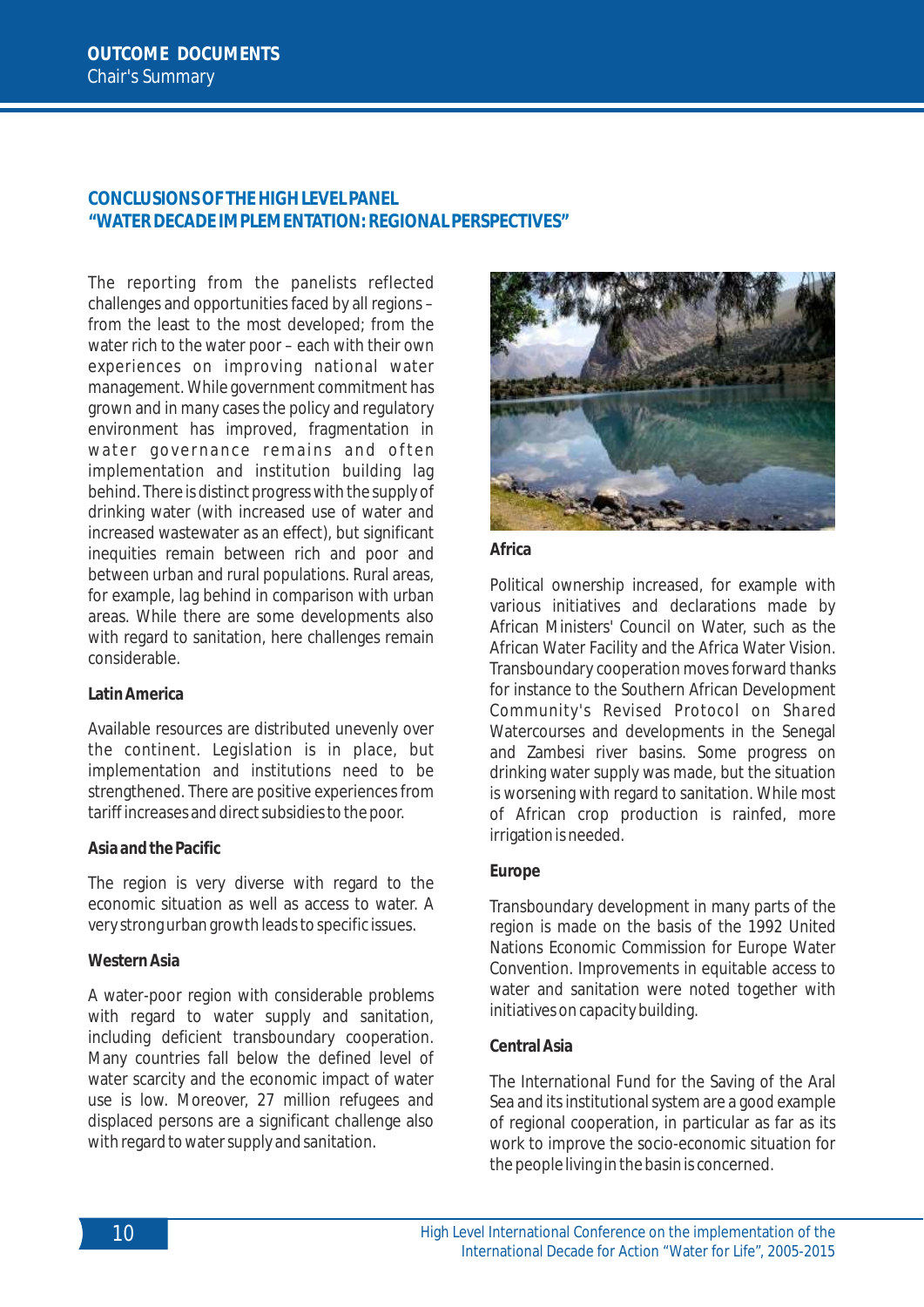# **CONCLUSIONS OF THE HIGH LEVEL PANEL "WATER DECADE IMPLEMENTATION: PROGRESS AND ACHIEVEMENTS, LESSONS LEARNT, BEST PRACTICES"**

The initial impetus of the Decade was immense. water, sanitation and health. We know what "no The global water community saw the Decade one size fits all" means for water and sanitation, as providing the framework for bringing together the solutions need to be adapted to local contexts. many fragmented initiatives both within the Hygiene can be one of the most effective and cost-United Nations and by other actors. The fact that effective actions against disease. We know about the Decade was agreed through a Resolution of the the need to address inequalities and the need for General Assembly provided the mandate for the incentives and capacity building to do so. We have<br>United Nations agencies to support and for the learned that we need to focus on effective asset United Nations agencies to support and for the learned that we need to focus on effective asset<br>member countries to engage in it. This initial management the sustainability of services and the impetus lead to the preparation of a complex plan heed to increase and improve financing, of action of the United Nations Secretary General governance and accountability. We have learned<br>with pledges from United Nations entities and with the difference the Human Right to Water and with pledges from United Nations entities and with an initial decision on the priority themes for the Sanitation has made. We have also learned what Decade. The first 2003 World Water Development women have gained and how essential women's Report entitled "Water for People, Water for Life", enticipation is, as well as the role of local one of the first Joint Monitoring Programme report governments and local stakeholders as we scale up launched in 2005 and entitled "Water for Life: and ascend the ladder of water supply and Making it Happen", as well as the 2006 Human sanitation. Development Report entitled "Beyond Scarcity" provided a sound knowledge base at the beginning of the Water for Life Decade.

**Drinking water supply and sanitation, women participation and local water cooperation**

There has been progress in access to improved drinking water and sanitation services. Since 1990, more than 2.3 billion people have gained access to an improved source of drinking water and from 1990 to 2012 almost 2 billion people gained access to a latrine, flush toilet or other improved sanitation facilities, representing 64% of the global population. Investments in water, sanitation and health projects and programmes have increased. We are now finally focusing more and talking more openly about sanitation and open defecation. Having clear targets and monitoring them have been instrumental in driving action. Benefits of improving access to water and sanitation are now better documented and acknowledged. High level global advocacy efforts have brought about more awareness at the political level of the importance of water, sanitation and health investments, driving donor coordination and commitments for

management, the sustainability of services and the

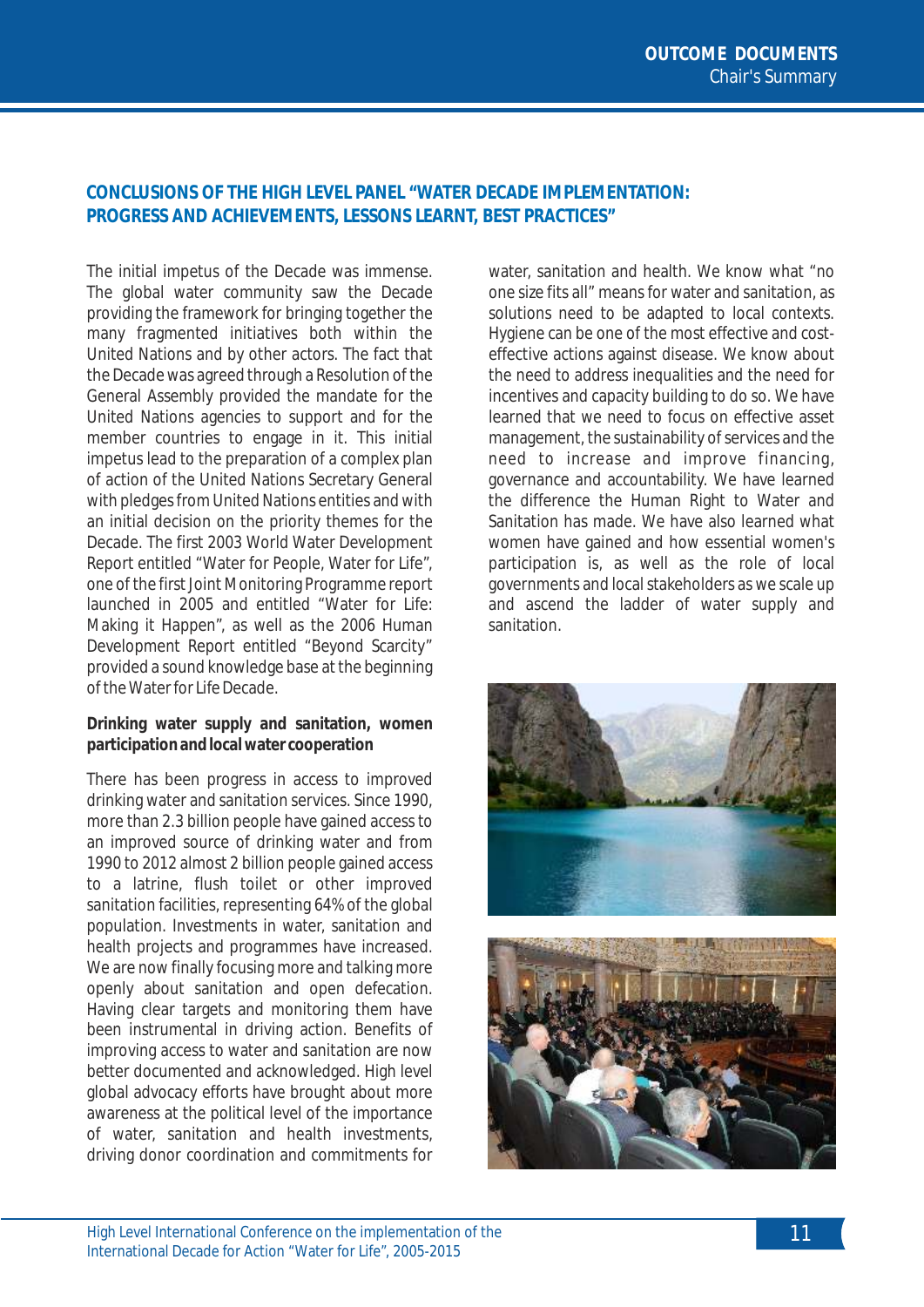**Integrated water resources management and** maintaining the momentum for political action at water cooperation **global level.** We have seen the creation of a

There has been progress in the implementation of<br>
integrated water resources management.<br>
Cooperation on transboundary waters is also<br>
increasing. There has been a greater recognition of<br>
the importance of both these theme Europe Water Convention to all countries. We have **Key challenges of the Decade** seen the need to consider water scarcity to ensure<br>sustainable development. There is more<br>awareness of the importance of water quality and<br>the opportunities derived from its improvement. We have increased our understanding We have increased our understanding of the communication. The High Level International<br>Conferences, the UN-Water Zaragoza Conferences,

We have seen the transformative power of global<br>monitoring, reporting and information gathering.<br>We have seen how the private sector<br>acknowledges water as a shared problem and has<br>mecessary. found a role in global processes. We have seen a change in paradigms and have been able to develop and share our knowledge on global challenges and policy responses. High level advocacy during the Decade has proved to be successful at creating political engagement and at

connection between water and energy and we<br>
recognize how vital water is for food security in all<br>
the World Water Days and the International Years<br>
countries. There has been a greater recognition of<br>
the importance of man **The role of global processes and actors** users have otherwise provided impetus at national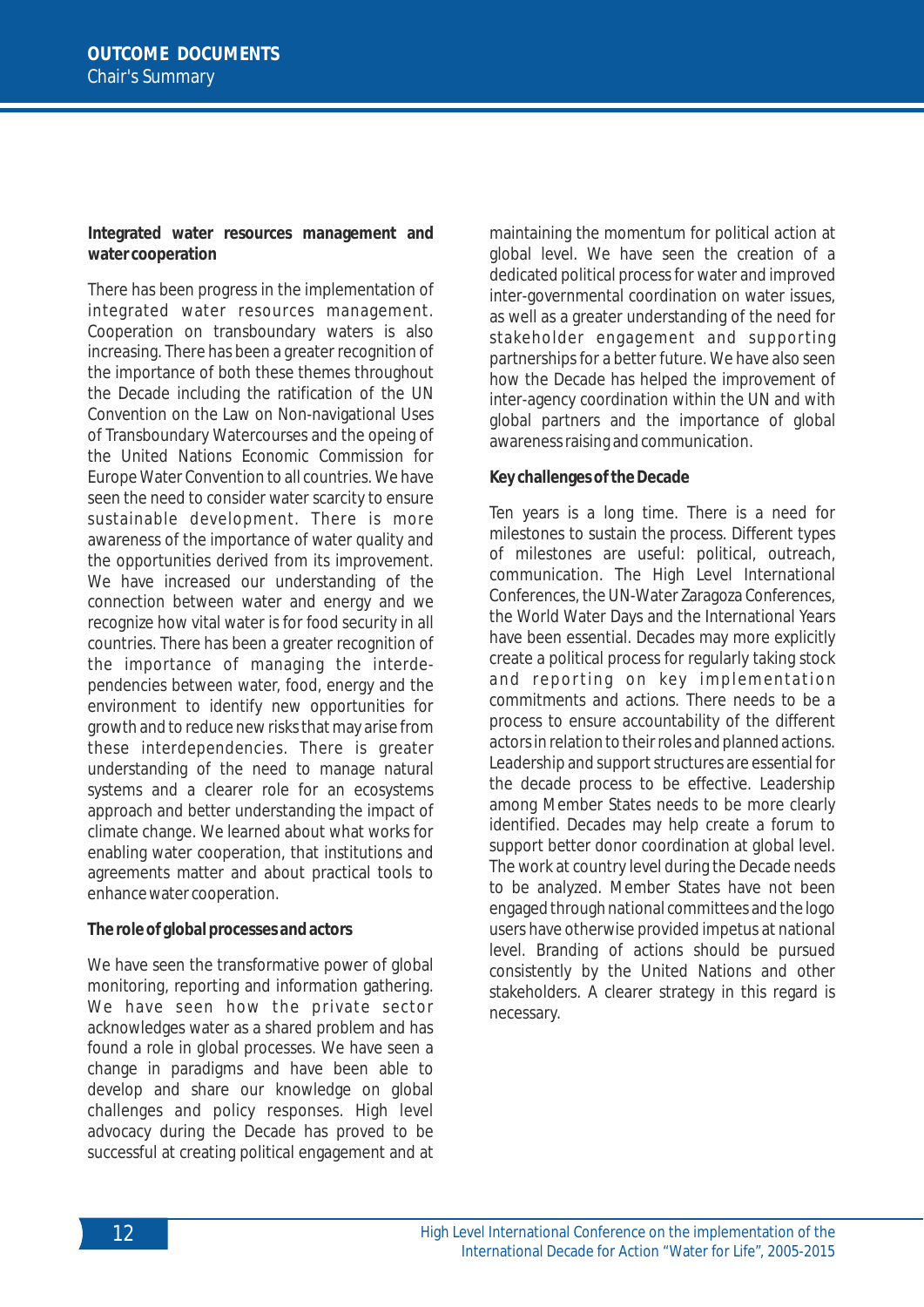# **CONCLUSIONS OF THE HIGH LEVEL ROUND TABLE "WATER BEYOND 2015: WATER AND SANITATION"**

Inadequate sanitation becomes a global municipalities, businesses and users. For example,<br>
impediment for sustainable development. The in the early 1970s, Malaysia had only a limited World Health Organization assesses human losses<br>at a level of 280,000 people and 280 billion dollars at a level of 280,000 people and 280 billion dollars almost universal coverage with sewered sanitation<br>because of predominantly diarrheal infectious due to government leadership in the sector, its because of predominantly diarrheal infectious due to government leadership in the sector, its<br>diseases. Poor sanitation also causes proper financing and using skills of commercial environmental degradation as more than 80% of entrepreneurs that transformed the country into a latrines are not properly managed thus polluting world leader in the sector. groundwater and up to 90% of collected **Changing usages** wastewater goes untreated into the environment. It is also common that financial resources allocated<br>
to sanitation do not produce the desired outcomes<br>
due to sector fragmentation and lack of<br>
coordination among players and financial<br>
institutions. MDGs for sanitation

**Cost-efficient solutions** It is important that governments put sanitation substantially higher into their country priorities,<br>develop appropriate monitoring mechanisms,<br>sanitation strategies and investment projects that<br>will address needs. It is important to look beyond<br>immediate terms. There ar access and just collection of wastewater. The entire<br>chain of sanitation, wastewater collection and<br>collection areas. chain of sanitation, wastewater collection and<br>utilization of wastewater treatment products has<br>to be thought through at the design and financing<br>stages to guarantee the sustainability of sanitation<br>in the long run. While is important to look outside of the sector and **Attracting domestic capital investment** address sanitation needs in coordination with education, health and urban development. Mobilizing additional sources of funds from

Experiences from Malaysia, Brazil and other out to lenders. This is essential to reduce reliance<br>countries confirm that adequate sanitation is countries confirm that adequate sanitation is<br>feasible and doable. What is required are clear and financing needs of the sector.<br>transparent rules and frameworks established by governments that bring together the financial resources and technical expertise of the state,

in the early 1970s, Malaysia had only a limited<br>number of sanitation facilities, while now it has proper financing and using skills of commercial

socially unacceptable. **Rethinking sanitation**

domestic capital markets is important to go Successful experiences<br> **Successful experiences**<br> **Successful experiences**<br> **Successful experiences**<br> **Successful experiences**<br> **Successful experience**<br> **Successful experience**<br> **Successful experience**<br> **Successful experie**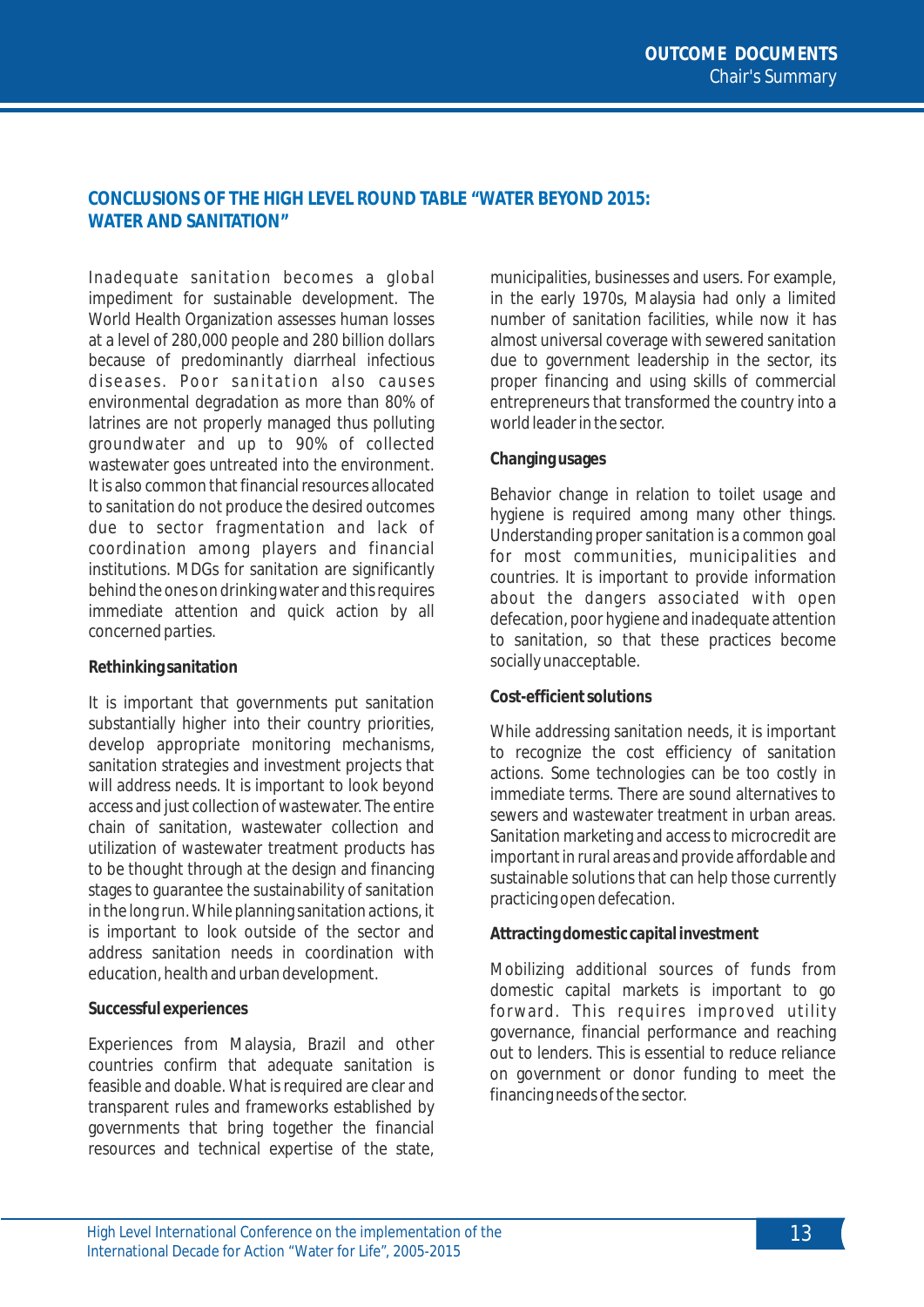# **CONCLUSIONS OF THE HIGH LEVEL ROUND TABLE "WATER BEYOND 2015: THE WATER-ENERGY-FOOD-ENVIRONMENT NEXUS"**

The Decade helped broaden the discussion from ented policies, institutions, intersectoral dia-<br>
almost exclusively water experts to stakeholders logues and planning, as well as regional cooperaalmost exclusively water experts to stakeholders also from other sectors, as well as the general tion can transform conflict and competition for public. The concept of integrated water resource water into win-win situations. It is recommended management and, most recently, the emergence of to strengthen intersectoral dialogues and regional the so-called water-energy-food-environment cooperation on water, energy, food and environnexus facilitated reaching out to key players, ment nexus and involve stakeholders from the particularly in the energy, agriculture and environ-<br>
energy sector along with water, agriculture and mental sectors. The challenge of climate change environment experts and other stakeholders into helped realize how connected all these problems nexus discussions. are and how solutions in one sector are linked to **Data and data management**<br>solutions in other sectors. This is why dialogue Data and data management

for growth and responding to new risks emerging institutional development and capacity building for from the interactions between water, energy, food nexus analyses and to continue establishing and the environment. For example, water for food systems to monitor, collect and exchange proper issues can be mitigated by looking wider and trying data with the agreement of all key stakeholders. to cover water shortages by increasing water use **Technology and safeguards** efficiency, shifting to supplemental irrigation, increasing productivity, improving soil fertility, crop<br>diversification and water saving. Water deficit due<br>to shortage of water for power generation can be<br>mitigated by introducing small hydropower and<br>other renewable ene

### **Institutional arrangements at all levels**

management are critical. Comprehensive intercon-

among relevant sectors and levels is fundamental.<br>
It is increasingly evident that intersectoral dialogue<br>
must be based on a salient, reliable and legitimate<br>
knowledge base. Joint monitoring and observation<br>
platforms pl has to allow avoiding double accounting of **Identifying opportunities and risks** resources, evaluating sectoral impacts and making The Nexus is about identifying new opportunities trade-off analyses. It is recommended to prioritize

### **Incentives**

Institutional arrangements are key at all levels.<br>
Niver basin organizations have to be strengthened<br>
to introduce integrated water resource manage-<br>
ment, nexus analyses and assessing nexus impacts<br>
on ecosystem services.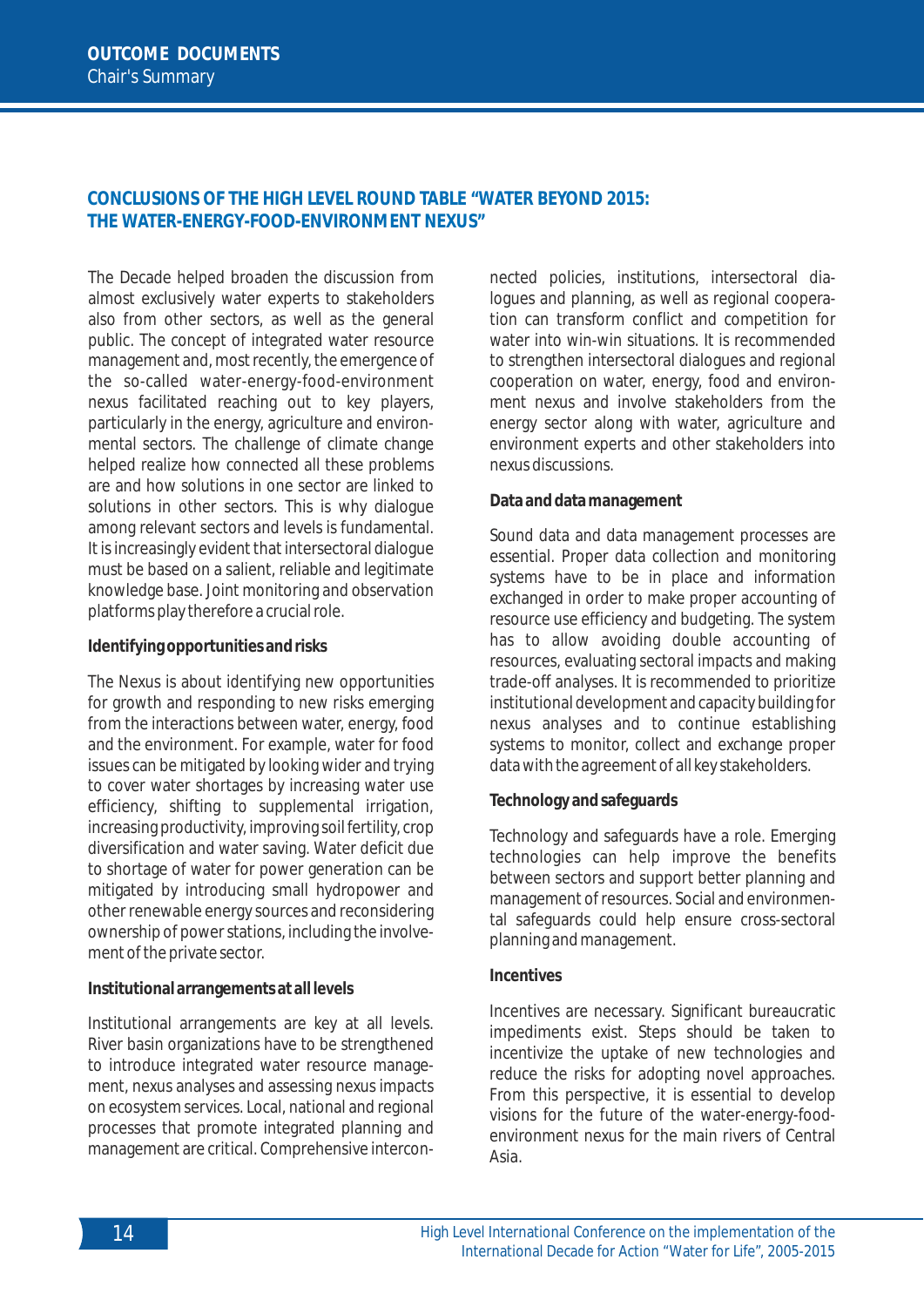# **CONCLUSIONS OF THE HIGH LEVEL ROUND TABLE "WATER BEYOND 2015: GLOBAL CHALLENGES FROM A WATER PERSPECTIVE"**

Across the post-2015 agendas, issues of water conflicts around the world, was also discussed. It<br>scarcity and water management coupled with was widely agreed by the participants that the scarcity and water management coupled with climate change related disasters are emerging as a climate change related disasters are emerging as a water can serve as a source of cooperation and<br>critical global challenge. Key themes of localizing reconciliation by providing a solid path for conflict preparedness and response and empowering communities to take action in managing these risks **Poverty and distribution of wealth** are being repeatedly voiced in the context of disaster risk reduction (2015 Sendai Conference),<br>
the Sustainable Development Goals, climate<br>
change (2015 Paris COP-21) and the 2016 World<br>
Humanitarian Summit. Failure to recognize and act<br>
on these issues could have wi source of over half the world's drinking water. **Ecosystem goods and services** Unless we start protecting our headwaters and pay proper attention to the state of water in Many participants highlighted the need in<br>mountainous areas we cannot quarantee capturing the full value of the ecosystem goods and mountainous areas, we cannot guarantee capturing the full value of the ecosystem goods and<br>adequate future water supply for the world's services provided by water related ecosystems adequate future water supply for the world's population. **including mountains (as defined in the proposed** 

Water has potential of being as a source of life for<br>up and downstream, high and lowland inhabitants.<br>The potential of water becoming a source of<br>tension and conflict, as illustrated in several<br>to this regard.

reconciliation by providing a solid path for conflict<br>resolution and peace.

SDG 6.6), scaling up schemes such as payments for Water is a source of cooperation<br>
ecosystem services and other economic<br>
instruments for rewarding and compensating the



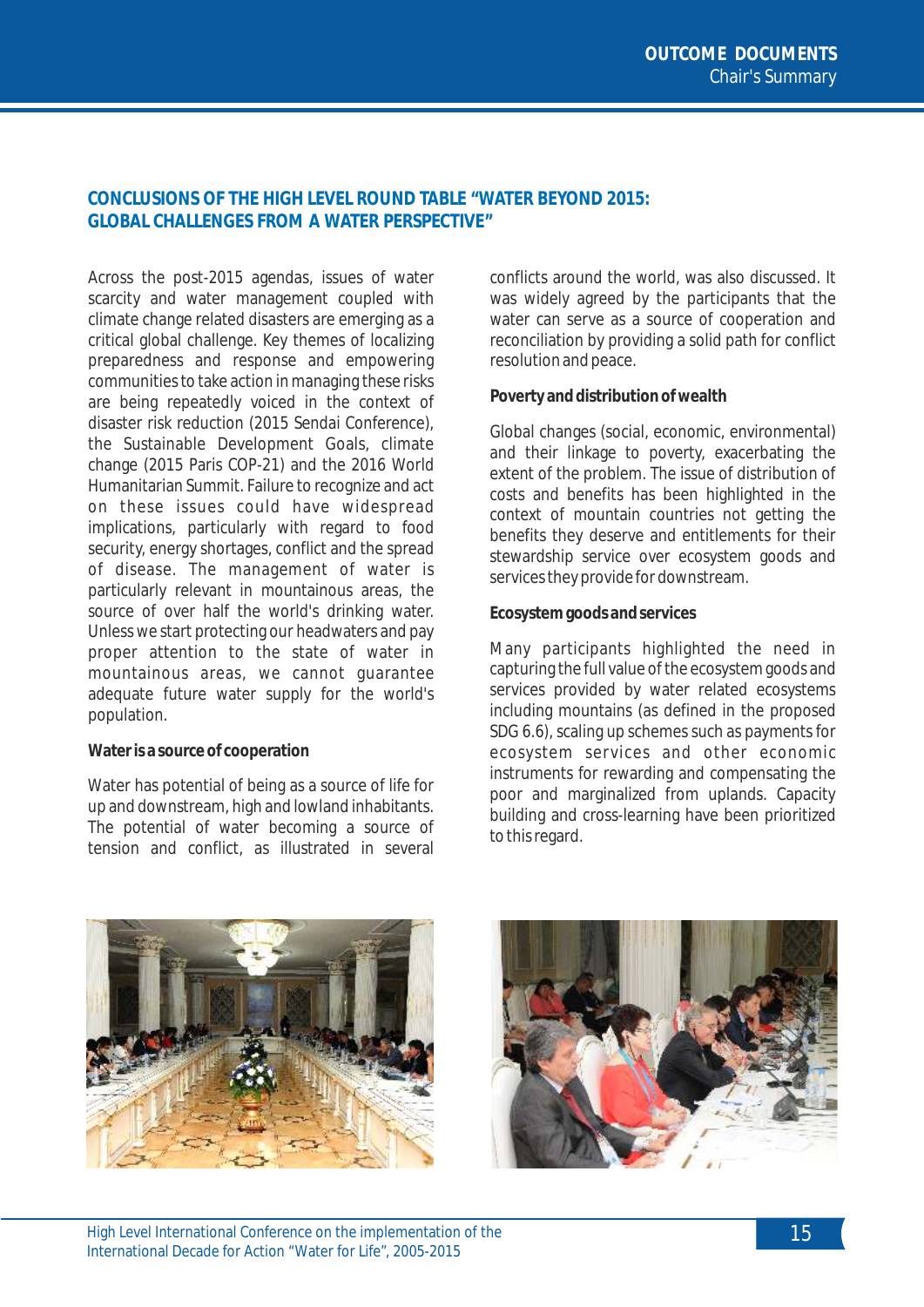### **Emergency preparedness**

In terms of increased vulnerability, there is a consensus on the need to improve the level of preparedness and short term immediate responses to frequent emergencies. One of the key highlights the participants noted was to ensure interlinkages of emergency preparedness and humanitarian response with development processes.

### **Integrated planning and regulation**

Participants also talked a lot about the need for planning and regulatory frameworks to be intersectoral, employing holistic and integrated approaches for managing the resource base, take into account the specific needs of regions and solid understanding of facts. For this, the importance of quality and accessible data has been emphasized for understanding water cycles in case of disasters and the state of the resource as far as water management is concerned. This is particularly important to avoid conflict and solve existing ones.

### **Stakeholder participation**

Participants also highlighted the importance of involving local communities, civil society, the private sector and relevant stakeholders in designing risk mitigation, preparedness and response activities, addressing development challenges in mountain areas by learning from their vast experience and by localizing climate adaptation, risk management and responses, development plans and strategies.







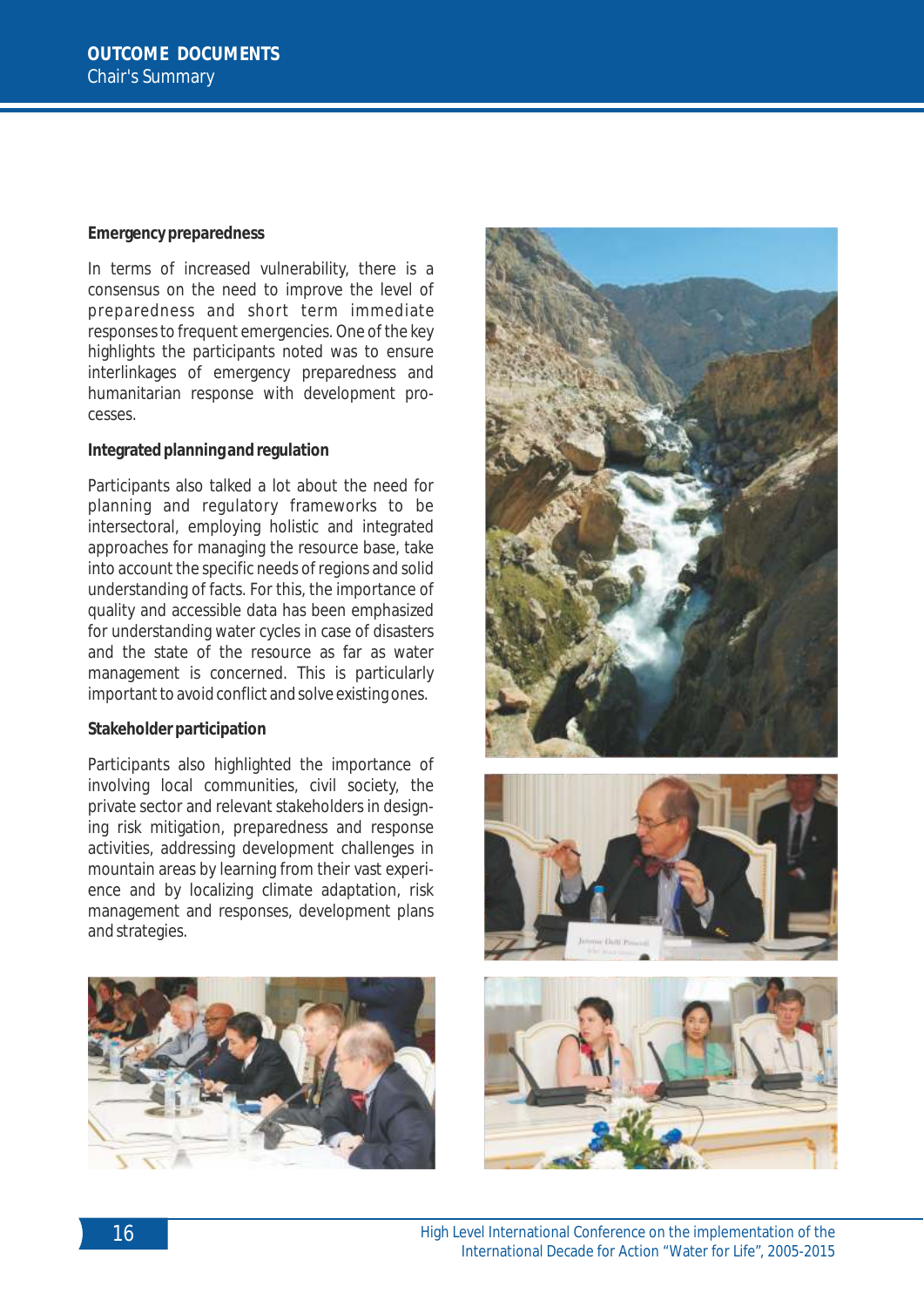# **CONCLUSIONS OF THE HIGH LEVEL ROUND TABLE "WATER BEYOND 2015: FINANCING AND GOVERNANCE"**

The key messages that emerged from the roundtable focused principally on financing, though the need for good governance as a framework to enable financing and more generally to support and improve water resources management and sustainable development was also highlighted as central. Particular aspects of governance were mentioned, amongst other things: the rule of law, accountability, transparency, institutions, legal mechanisms, education and corruption. Achieving development goals, whether the Millennium Development Goals, the Sustainable Development Goals or other goals within the water sector requires financial

Appropriate policies for financing are required. Pricing was highlighted as a key policy. In this **Tariffication options**

However, full cost recovery is generally constrained waste. by prevailing political and social environment, with limited political willingness to allow economically sound tariffs to be set. In addition, inadequate



goals within the water sector requires financial<br>resources and governance frameworks. Where<br>these are insufficient or non-existent, the<br>development and implementation of projects may<br>be significantly hindered.<br>be significa Appropriate pricing **projects** that may include improvements and modernization as well.

regard, attention should be paid not just to capital<br>
investment and its recovery but also to the costs for<br>
maintenance, operation and renovation. Ideally, a<br>
determines how much water users pay for<br>
investment is recover **Cost recovery and political willingness** appropriate pricing is crucial, as moderate pricing does not enable cost recovery and can lead to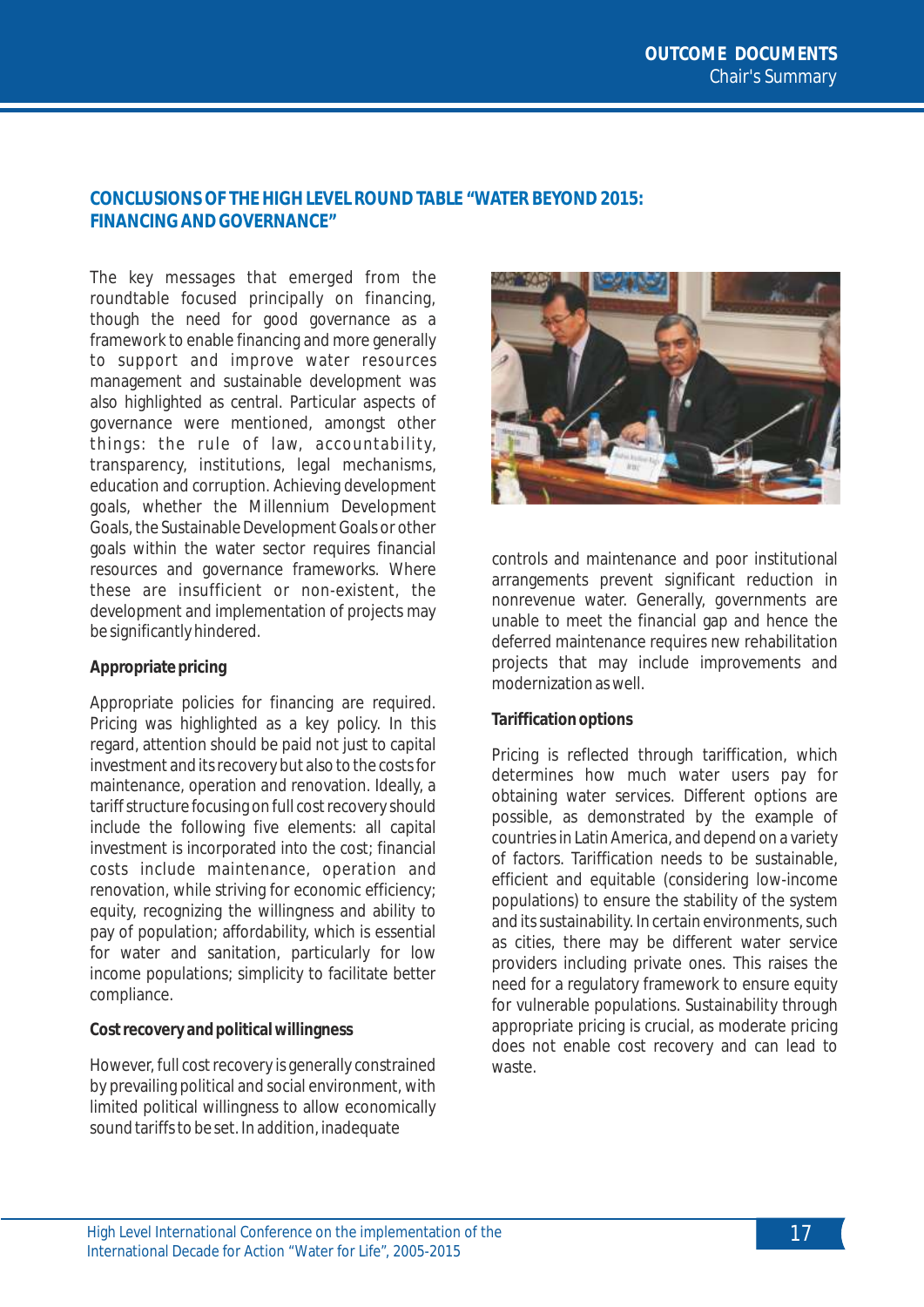Indeed, despite providing a majority of funding, Finally, investment should not focus only on states are not always able to provide full funding infrastructure but also on governance and and public-private partnerships are a model that education. Even if there is a dedicated water has become increasingly used to attract funding Sustainable Development Goal and the funding for<br>from the private sector. However, such schemes it, human resources are necessary for its need to be appropriately regulated and the implementation. adequate model needs to be chosen for a **Recommendations** particular situation. When involving the private sector the goal should be to achieve a balance<br>between sustainability and equity. This will depend<br>on the context and the country's readiness and<br>the roundtable made several recommendations<br>context and the country's readin

important one is gender. Water, sanitation and encompassing vis-à-vis different sectors as well health activities should take into account the urban and rural needs; a legal framework to create perspective of women and girls to improve their an enabling environment should be established. capabilities: the lack of sanitation and access to clean and safe water affects the ability of women to generate income and girls' schooling. Gender equality and empowerment are necessary to achieve future goals in the water sector.

### **Funding schemes Water governance and education**

it, human resources are necessary for its

on the context and the country's readiness and<br>ability to adopt such schemes in a manner that<br>allows that balance.<br>sustainable and equitable; projects should be<br>leader to be financially<br>sustainable and equitable; projects sensitive to gender and behavioral issues, needs or **Gender equality and empowerment** preferences; transparent participatory projects Cross-cutting issues also require attention and an improve governance; policies should be all

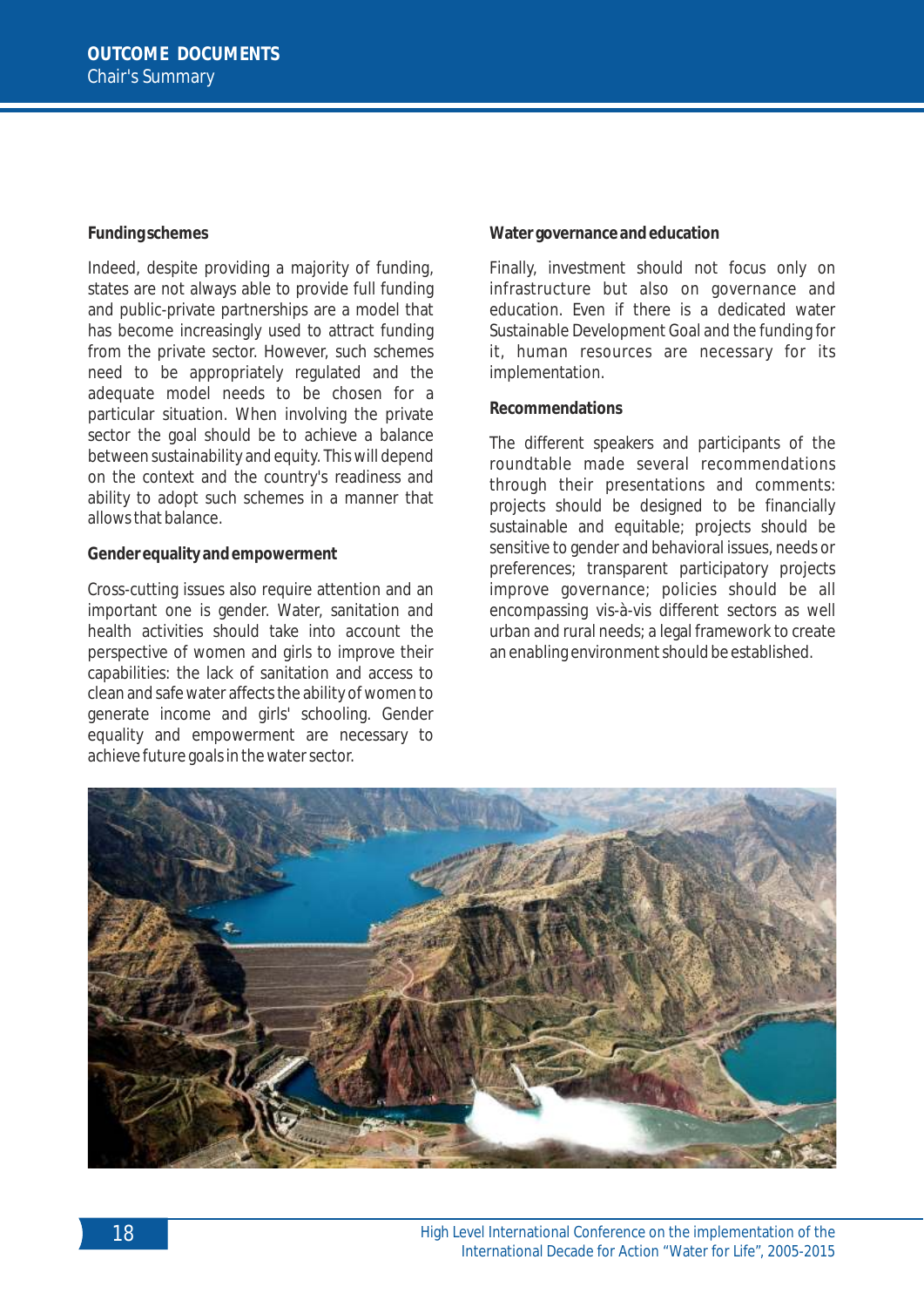# **CONCLUSIONS OF THE HIGH LEVEL ROUND TABLE "WATER BEYOND 2015: WATER COOPERATION AS CATALYST TO ACHIEVE WATER RELATED GOALS"**

One of the main initiatives in the framework of the integration, peace and security. Honest<br>Water for Life Decade was the 2013 International engagement with a transparent process to reach Water for Life Decade was the 2013 International engagement with a transparent process to reach<br>Year of Water Cooperation. It was coordinated by a micable solutions is needed. Cooperation. Year of Water Cooperation. It was coordinated by amicable solutions is needed. Cooperation,<br>the United Nations Educational, Scientific and between various sectors, states, countries will be the United Nations Educational, Scientific and between various sectors, states, countries will be Cultural Organization for UN-Water and it provided critical to our achieving the post-2015 a platform for wide dissemination of best practices development agenda. International conventions on water cooperation and for the creation of and existing regional and basin agreements can awareness about existing tools for water serve as useful tools to quide discussions and to diplomacy. Its messages reached a large variety of help riparian countries. stakeholders, particularly young people, creating **Capacity, education, knowledge and data** adequate environment to continue the work on water cooperation within the Sustainable<br>Development Goals and in the follow-up to the negations of past and upcoming development goals

A new attitude on water cooperation that aims at developing a holistic approach considering water resources must be based on the best science transdisciplinarity by providing innovative available. All key stakeholders need to be involved methods and tools, particularly in areas such as in the data collection and data analysis process so monitoring and data collection with gender and that all the parties have confidence in the vouth participation. This is something important information that is available to them. The key to youth participation. This is something important that needs to be promoted. The benefits from building trust is facilitating data and information cooperation on water are clear: it opens up new exchange among riparian countries of opportunities for growth and it helps reduce risks. transboundary basins and aquifers. It implies the When countries work together, they can realize intervel of sound water information greater economic benefits and strengthen regional systems.

critical to our achieving the post-2015

Development Goals and in the follow-up to the progress of past and upcoming development goals.<br>Water for Life Decade. Data on river and aquifer systems is often weak or<br>non-existent, so disputes are more frequently non-existent, so disputes are more frequently<br>based on myths and misunderstandings rather<br>A new attitude on water cooperation that aims at than facts. Decisions on the management of shared joint development of sound water information

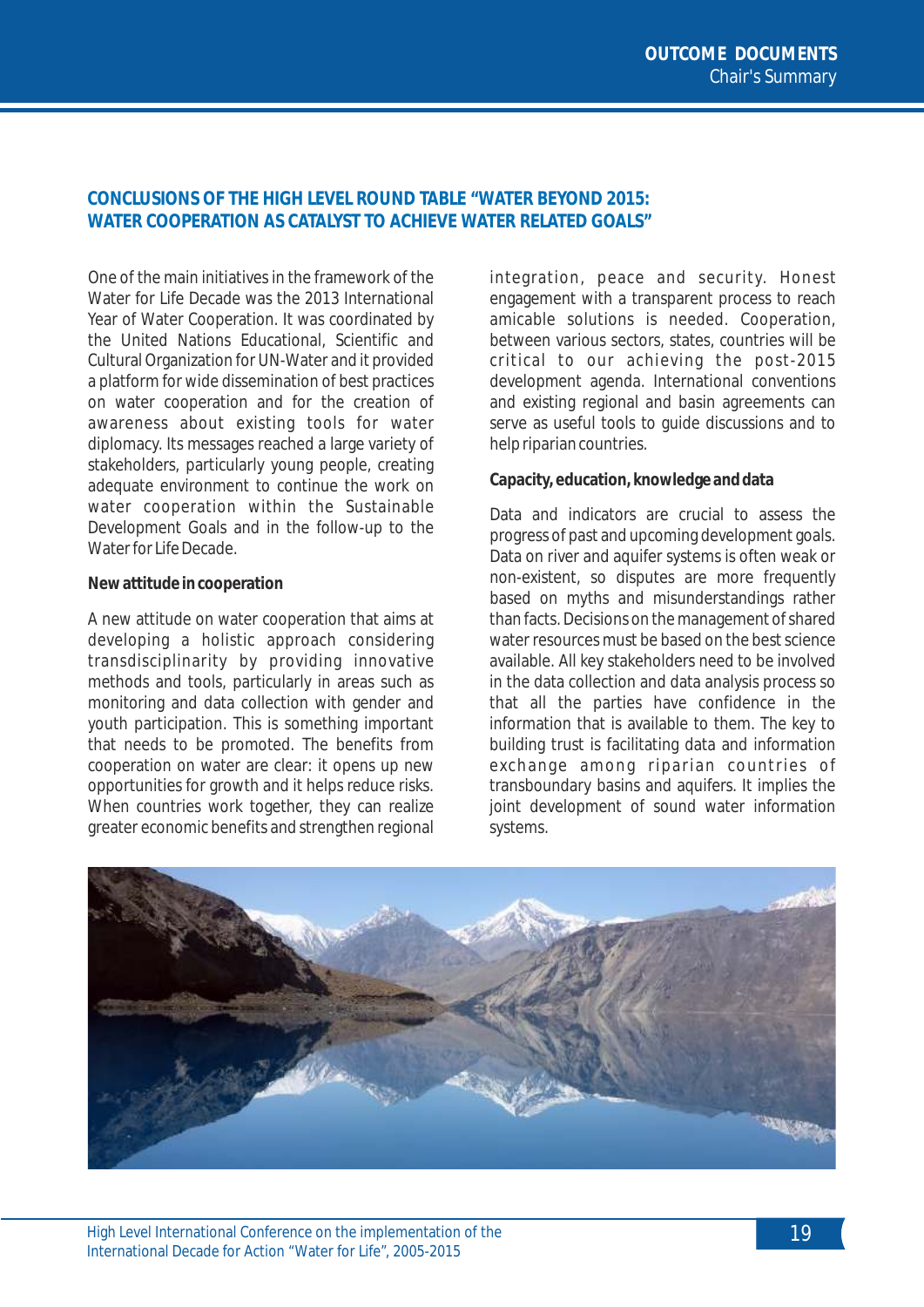There should be investment in joint projects that<br>demonstrate the benefits of cooperation. Nothing<br>drives cooperation better than real, concrete, on-<br>the-ground results. Focus on realistic goals and<br>mutually beneficial out solutions, the development of science-policy Recommendations for future action interface can contribute to find optimal options for<br>investment programs at the transboundary level. The wise use of water requires collaboration<br>among countries through dialogue and agreement

### **Water, a tool for diplomacy**

Water diplomacy can push politicians and people to understand why water is important by building trust and enhancing dialogue. Diplomats are being increasingly engaged in water resource related issues and they can play a better role in fostering

**Investment on the ground** water cooperation. Diplomats, technicians,

**Institutions and water governance** on cooperation modalities based on sound science. We must join forces so that water cooperation<br>
resources sustainably. Water governance should<br>
serve the purpose of the sustainable development<br>
vision of each country. Institutions, such as basin<br>
planning as the basis to

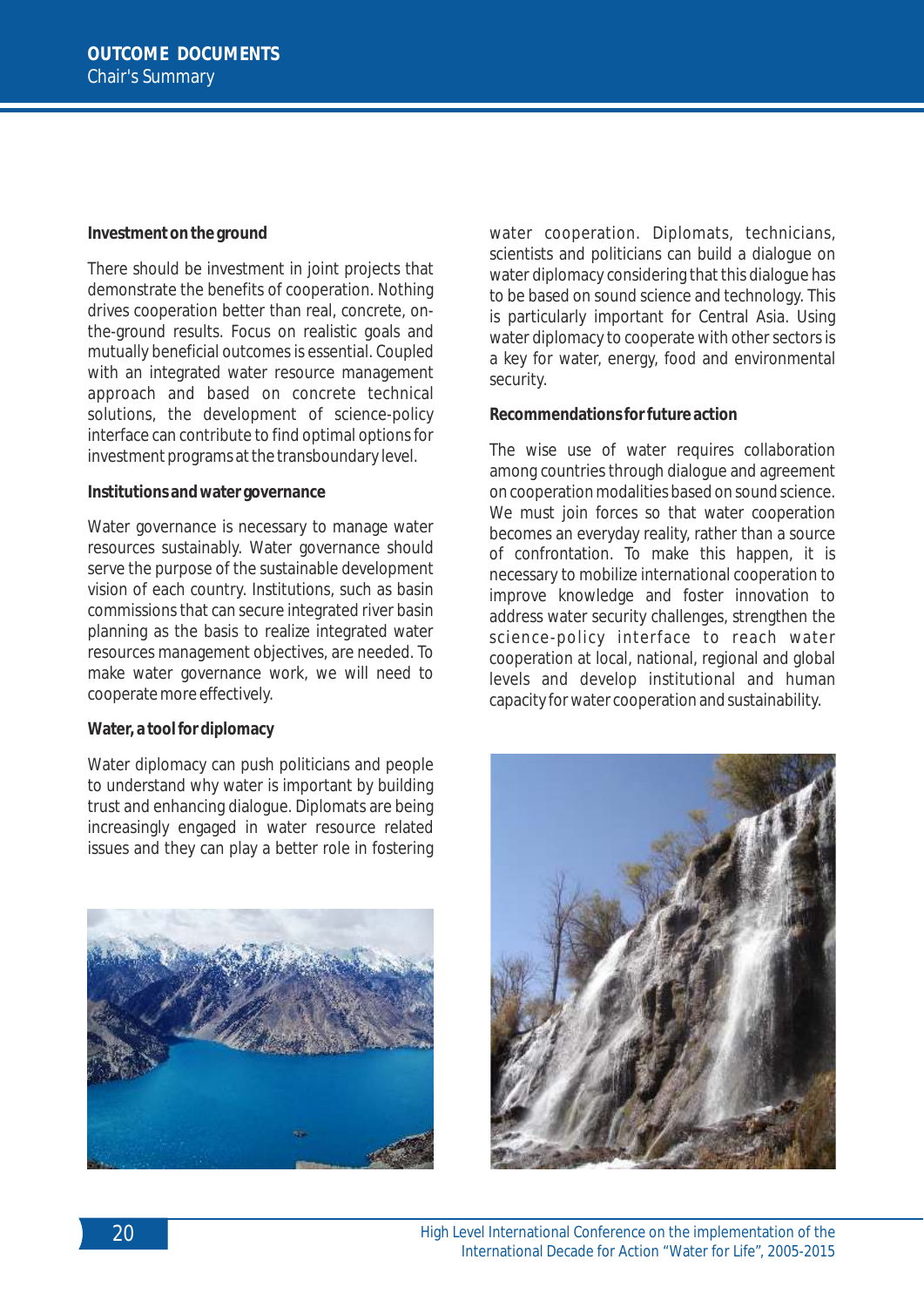# **CONCLUSIONS OF THE HIGH LEVEL ROUND TABLE "WATER BEYOND 2015: STRENGTHENING AN INTEGRATED APPROACH TOWARDS WATER RELATED SDGS"**

In the development of the post-2015 development **Energy transition** agenda, it is very clear that water serves as the<br>foundation for ecological stability, economic<br>development, human health and wellbeing.<br>Further, it is also obvious that water is not the only<br>crosscutting SDG. Arguably, mo that there could also be conflict, competition or **Coordination with the World Water Forum** inconsistencies across SDGs concerning water that need to be taken into account. These realities The international water community is advised to underscore the importance of taking integrated coordinate SDG implementation for water related underscore the importance of taking integrated coordinate SDG implementation for water related<br>and comprehensive approaches to implementing and so with the Implementation Roadmap and and comprehensive approaches to implementing and goals with the Implementation Roadmap and the water and other SDGs that capture such Action Monitoring System adopted by the 7th the water and other SDGs that capture such and Monitoring System adopted by the 7th<br>synergies, deliver win-win approaches that a World Water Forum in Korea, in itself strongly synergies, deliver win-win approaches that World Water Forum in Korea, in itself strongly<br>leverage progress on two or more SDGs and linked to SDGs. There was clear support for the leverage progress on two or more SDGs and linked to SDGs. There was clear support for the optimize efficient use of resources.

The panel came to the conclusion that achieving **International Year of Water and Women** integration in the design and implementation of SDGs is easy to say but quite difficult to achieve in SDGs is easy to say but quite difficult to achieve in The roundtable also expressed clear support for practice. It is understandable that integration leads the Women for Water Partnership proposal to practice. It is understandable that integration leads the Women for Water Partnership proposal to to optimization of limited resources, but few real-<br>designate 2017 as International Year of Water and to optimization of limited resources, but few real-<br>life examples exist.<br>Women, twenty-five years after the adoption of

There is a heightened need to realize global cooperation on water related Sustainable Development Goals, particularly when we consider the impacts of climate change on the global water cycle and water distribution.

# **Agricultural practices**

Within the context of national circumstances, as the largest sectoral user of water, the agriculture sector in particular must be held accountable for water use efficiencies. This should take into account the fact that current industrial-scale agricultural practices are in many cases unsustainable with respect to soil health and impacts on water.

proposal from the President of Tajikistan to launch a new International Decade for Action "Water for Integration challenges<br>
Sustainable Development."

Women, twenty-five years after the adoption of<br>the third Dublin principle, including the the third Dublin principle, including the **Global cooperation and climate change** establishment of a global Women's Water Fund.

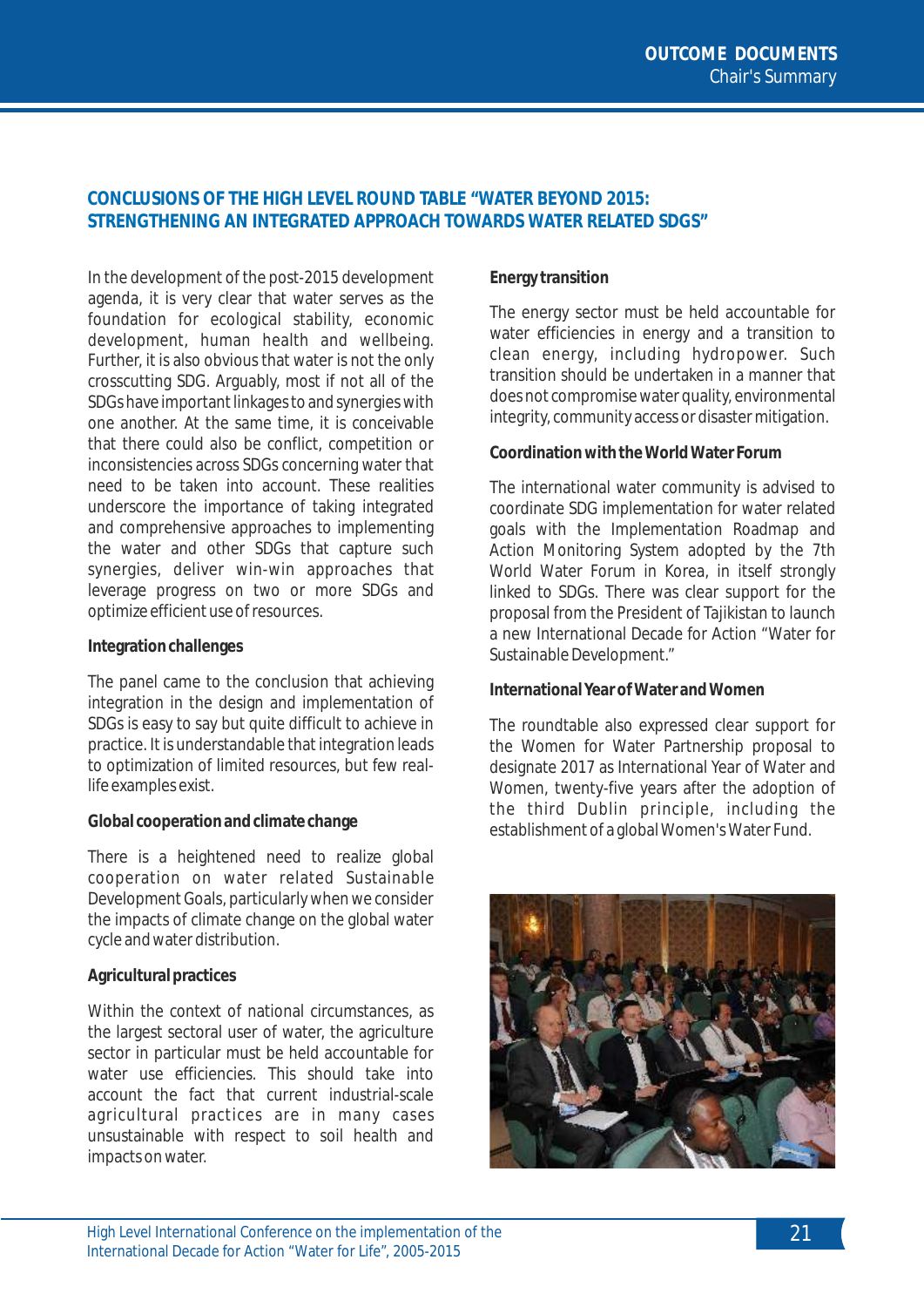# **CONCLUSIONS OF THE PRE-CONFERENCE EVENT "CHILDREN'S WATER, SANITATION AND HYGIENE FORUM"**



The preparation process of the Forum engaged<br>
twenty-six adolescents from Tajikistan, who<br>
received advocacy and media training to become<br>
young citizen journalists and to produce short<br>
advocacy videos called One Minute J sadors-mentors. One month later, they welcomed<br>
other participants aged twelve to eighteen,<br>
also aimed at creating links "beyond borders" other participants aged twelve to eighteen, also aimed at creating links "beyond borders"<br>including thirteen participants of the Children's among adolescents and at encouraging their including thirteen participants of the Children's among adolescents and at encouraging their<br>Water Forum in Korea and winners of a water, a constriction in regional and global discussions on Water Forum in Korea and winners of a water, exact participation in regional and global discussions on<br>Sanitation and health drawing competition from salies that matter to them. This experience of sanitation and health drawing competition from issues that matter to them. This experience of<br>Tajikistan, as well as twenty-one international in the handlescents tonether proved that joint Tajikistan, as well as twenty-one international bringing adolescents together proved that joint<br>participants from Azerbaijan, Belarus, Bolivia, entiscussions connected them more during the days participants from Azerbaijan, Belarus, Bolivia, and discussions connected them more during the days<br>Brazil, Kyrgyzstan, Romania, South Korea, the and the they spent together and would keen them Brazil, Kyrgyzstan, Romania, South Korea, the that they spent together and would keep them<br>Philippines,Ukraine,theUnitedStatesandZambia. The "connected" as part of a broader global commu-

The Forum gathered around sixty adolescents from twelve countries to understand and contribute to global discussions on water, sanitation and health issues and solutions. Participants were able to identify intersectoral linkages that would lead to development of accessible and sustainable services. The aim of the Forum was to provide opportunities for children and adolescents to advocate for all boys and girls everywhere to have access to water, sanitation and health in all phases and places of life, including home, community, school and during disasters.

The Forum trained participants on particular advocacy skills for example through production of One Minute Junior videos and citizen journalism through social media. With these skills, they should be able to continue being engaged in and contributing to global discussions not only on water, sanitation and health, but also to the debates related to proposed Sustainable Development Goals.

The Forum helped adolescent participants to develop a call to action, which was presented at the closing plenary of the High Level International<br>Conference on the implementation of the

"connected" as part of a broader global community.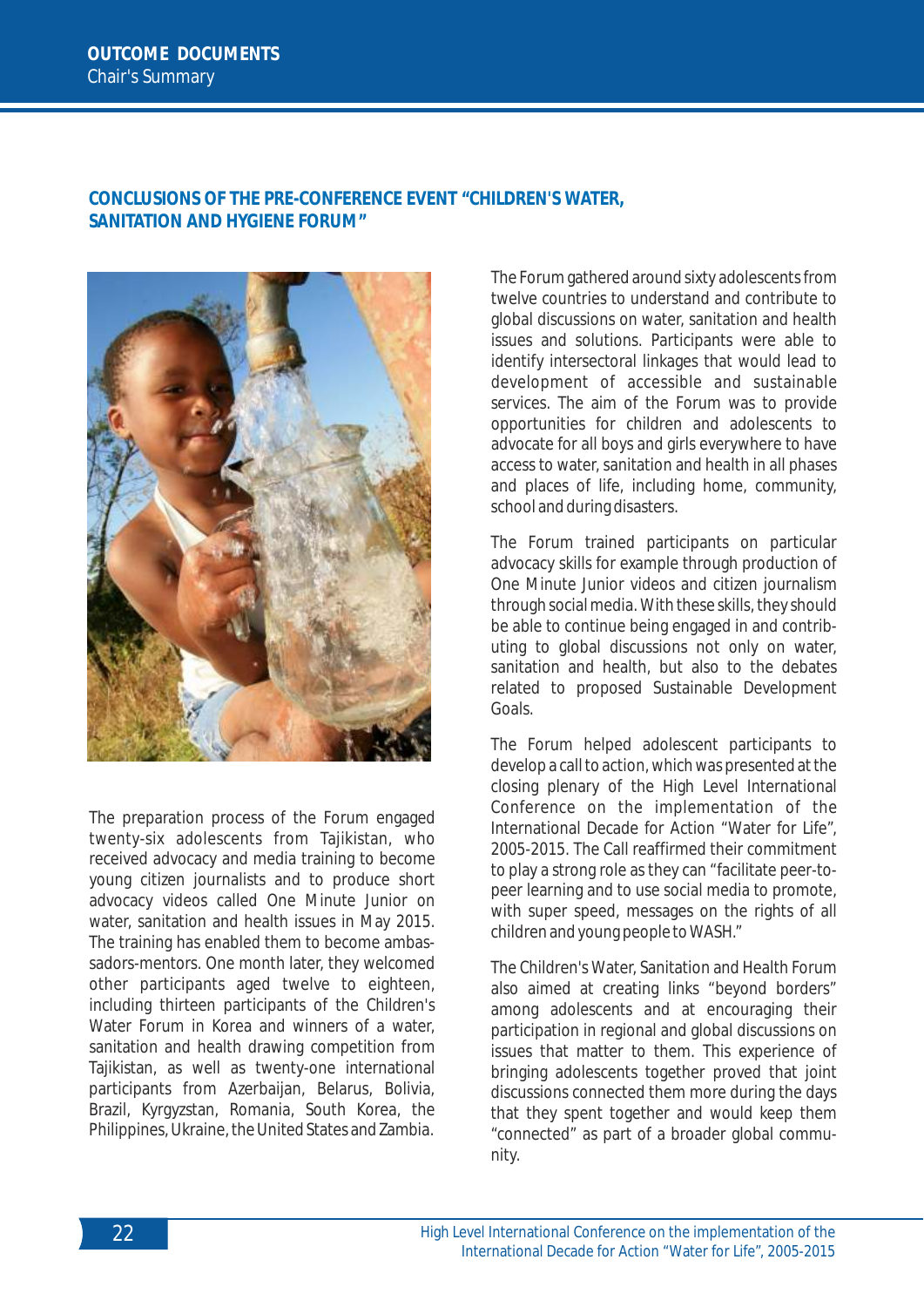# **CONCLUSIONS OF THE PRE-CONFERENCE EVENT "WOMEN WATER FORUM"**

This event gathered more than 180 women and As United Nations Member States finalize the men from twenty-nine countries and five Sustainable Development Goals, it is crucial that continents to discuss the theme of women for a Sustainable Development Goals, link achieving water-secure world under the post-2015 global gender equality and empowering women and girls agenda for sustainable development. Participants (SDG 5), on one hand, with ensuring access and included representatives of national and sustainable water and sanitation services for all international institutions and organizations, (SDG 6), on the other hand, as well as Sustainable politicians, water experts, academics, community Development Goals linked to financing, monitoring activists and media representatives. At the end of a and risk and disaster management need to be whole afternoon of discussions, an outcome based on gender disaggregated data and document was produced. indicators. We need to ensure that all human

This document recalled that the international beings – women and men, girls and boys – stand at the center of concern for sustainable development.<br>
community is commemorating the 20th anniversary of the Beijing Declaration and Platform The outcome document then raised a number of for Action and negotiating the post-2015 issues. In its conclusion, it invited to raise the development agenda and the Sustainable profile of women's involvement on an equitable Development Goals. Twenty years ago, the Beijing basis in water sector and proposed a United Declaration and Platform for Action were adopted Nations Water and Women Year for 2017 and a as milestone agreements firmly anchoring the United Nations Water and Women Day, i.e. twentyobjective of gender equality within a human rights five years after the adoption of the Dublin Principle framework. The Beiling Platform for Action III on 31 January 1992; it also called the Conference includes specific commitments on Women and to commit for the establishment of a dedicated Environment with a focus on the right to water for Women for Water Fund; finally, it encouraged the all. participating countries to commit to this initiative

join efforts in the implementation of the Dublin Principles by involving as many women as possible from the earliest stages of policy and project design to contribute to their implementation, management, control and assessment. However, despite progress made on these commitments, they expressed concern that women and girls globally invest 40 billion hours per year to fetch water for the fundamental needs of their families, that girls and women continue being exposed to the threat of violence when accessing unsafe water and sanitation facilities and that one third of girls globally rarely go to school during menstruation due to lack of adequate sanitation facilities.

Participants urged governments, non-<br>
and to report at the next international water<br>
governmental organizations and private actors to<br>
governmental organizations and private actors to

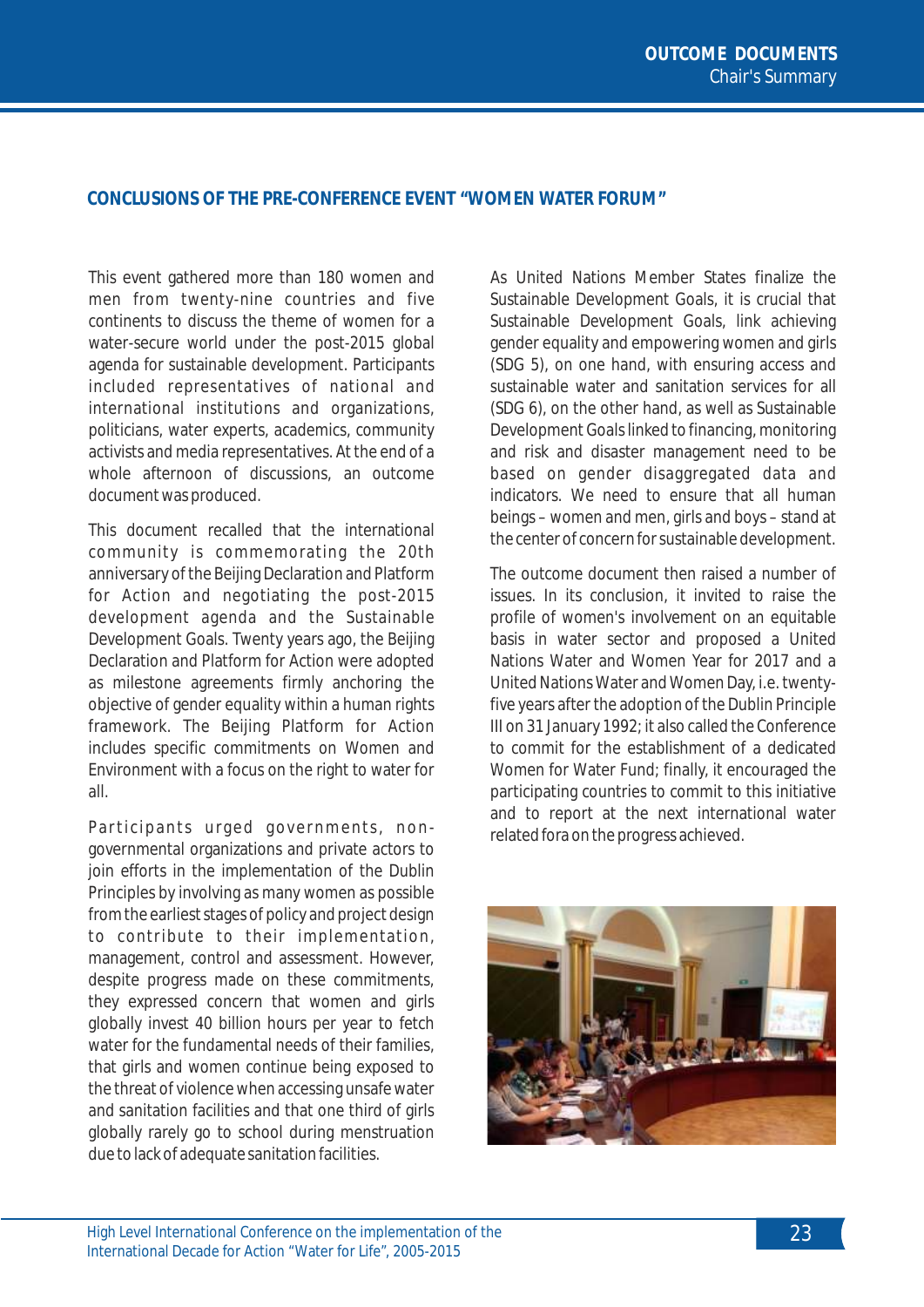# **CONCLUSIONS OF THE PRE-CONFERENCE EVENT "FORUM ON WATER IN LEAST DEVELOPED COUNTRIES AND SMALL ISLAND DEVELOPING STATES"**

The Forum reviewed and investigate the specific being affected, adversely impacting groundwater<br>considerations of Least Developed Countries and resources through intrusion of seawater into Small Island Developing States with regard to a aquifers.<br>broad range of water issues, both in terms of broad range of water issues, both in terms of<br>
challenges and opportunities. The Forum<br>
participants discussed inter alia approaches to<br>
ensure sustainable access to safe drinking water<br>
and basic sanitation as essential c Moreover, this Forum also provided an opportunity priorities and target specific problems and specific<br>for Losst Developed Countries and Small Island populations. for Least Developed Countries and Small Island Developing States to assess the progress and<br>achievements, lessons learnt and best practices of<br>the International Decade for Action "Water for<br>Life", 2005-2015, and how that trajectory relates to<br>the had that there is a 0. the 2005-2015, and now that trajectory relates to<br>the post-2015 Development Agenda and further<br>efforts to achieve the sustainable development of<br>water resources.

Progress towards achieving Millennium realise access for sanitation for all in Africa by 2030,<br>Development Goals in Least Developed Countries stop open defecation and improve efficiency and<br>and Small Island Developing Stat

Small Island Developing States possess specific of the solution. challenges. Even in atoll islands, there is rapid<br>urbanisation and the underlying infrastructure is<br>aging and often unable to cope with new stresses.<br>Climate change plays an important role in<br>exacerbating the situation. Th and 75% of Small Island Developing States are

resources through intrusion of seawater into

Conference, proposals were made about ways to

meven. Among Least Developed Countries, some<br>
thave physical water scarcity and are ill positioned<br>
to respond to challenges related to climate change<br>
as well as adequately implement the Millennium<br>
regionally, exists in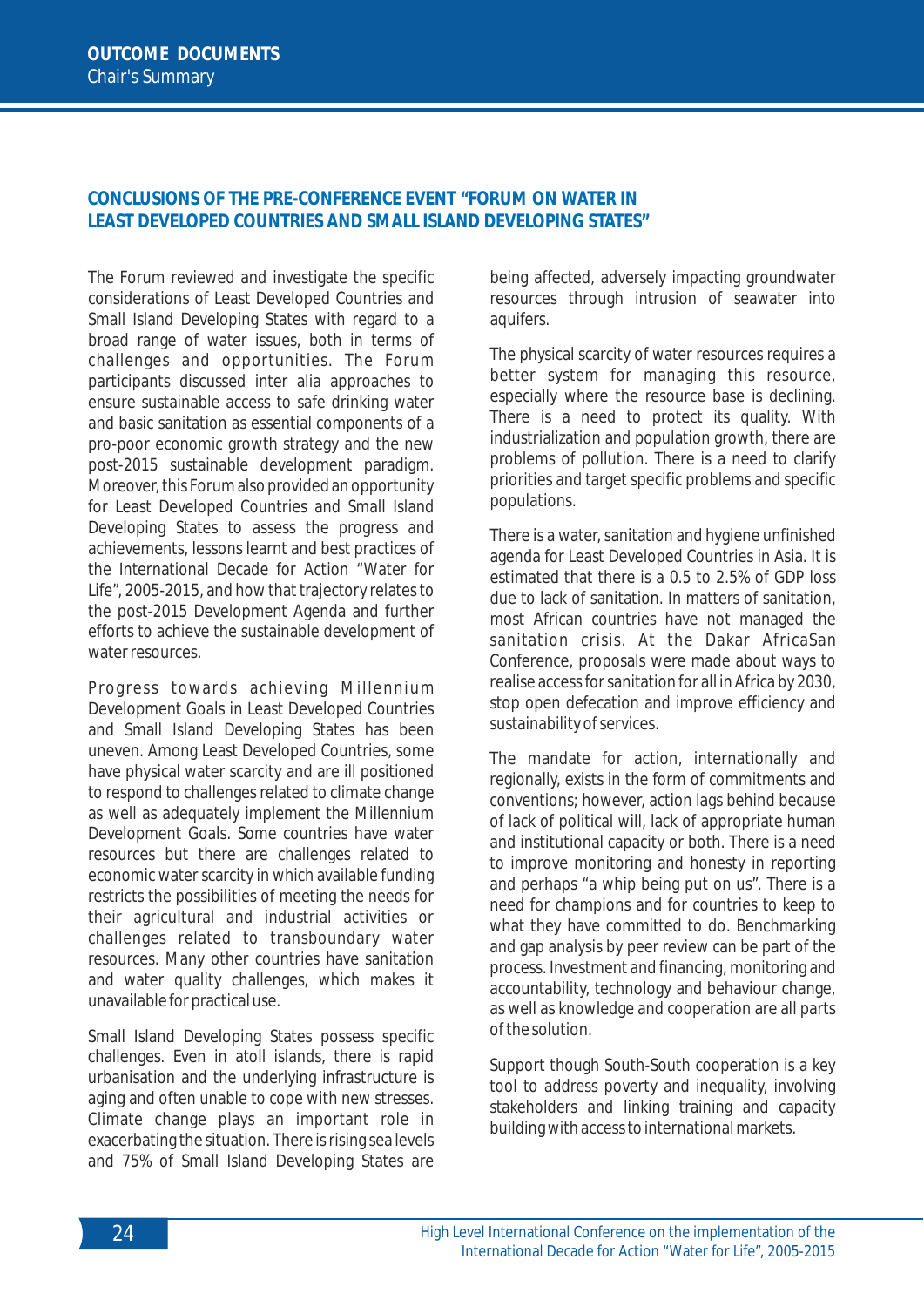

# **CONCLUSIONS OF THE PRE-CONFERENCE EVENT "WATER AND MOUNTAINS FORUM"**

The Forum brought together more than 120 among mitigation into these systems; design and delivery advertment representatives from across Central of knowledge management solutions about water Asia and from around the world at various levels, and mountains that offers not only technical civil society groups, development agencies and solutions and platforms, but the capabilities to help researchers to explore the links between moun-<br>transform information into action on the ground, tains and water and the contextual issues for designed by and for the communities it is intended sustainable mountain development, including to benefit; multidisciplinary and cross-cutting climate change and its impacts on mountain approaches to research problem formulation and agriculture, nutrition and health, the role of project delivery and the requirement to strengthen women in mountain ecosystem stewardship, communication between research and policy.<br>integrated watershed management and disaster

group discussions moderated by subject-matter aparticipatory governance of natural resources in<br>experts from the global mountain community watersheds; upscale sustainable land management experts from the global mountain community watersheds; upscale sustainable land management<br>offered multiple perspectives on the challenges practices including community-based climate risk offered multiple perspectives on the challenges practices, including community-based climate risk<br>facing mountain communities.<br>mitigation plans: introduce equitable benefit

Saues explored included food security and creating<br>
sharing and compensation mechanisms to prop-<br>
conditions for entrepreneurship and better<br>
livelihoods, particularly among women; methods<br>
for conflict-resolution about pa

of knowledge management solutions about water

The Forum produced a declaration and concluded<br>and around the world were presented.<br>The Forum produced a declaration and concluded<br>systems by supporting mountain farmers and Eight sessions with forty-four presentations and encouraging climate-smart agriculture; promote mitigation plans; introduce equitable benefit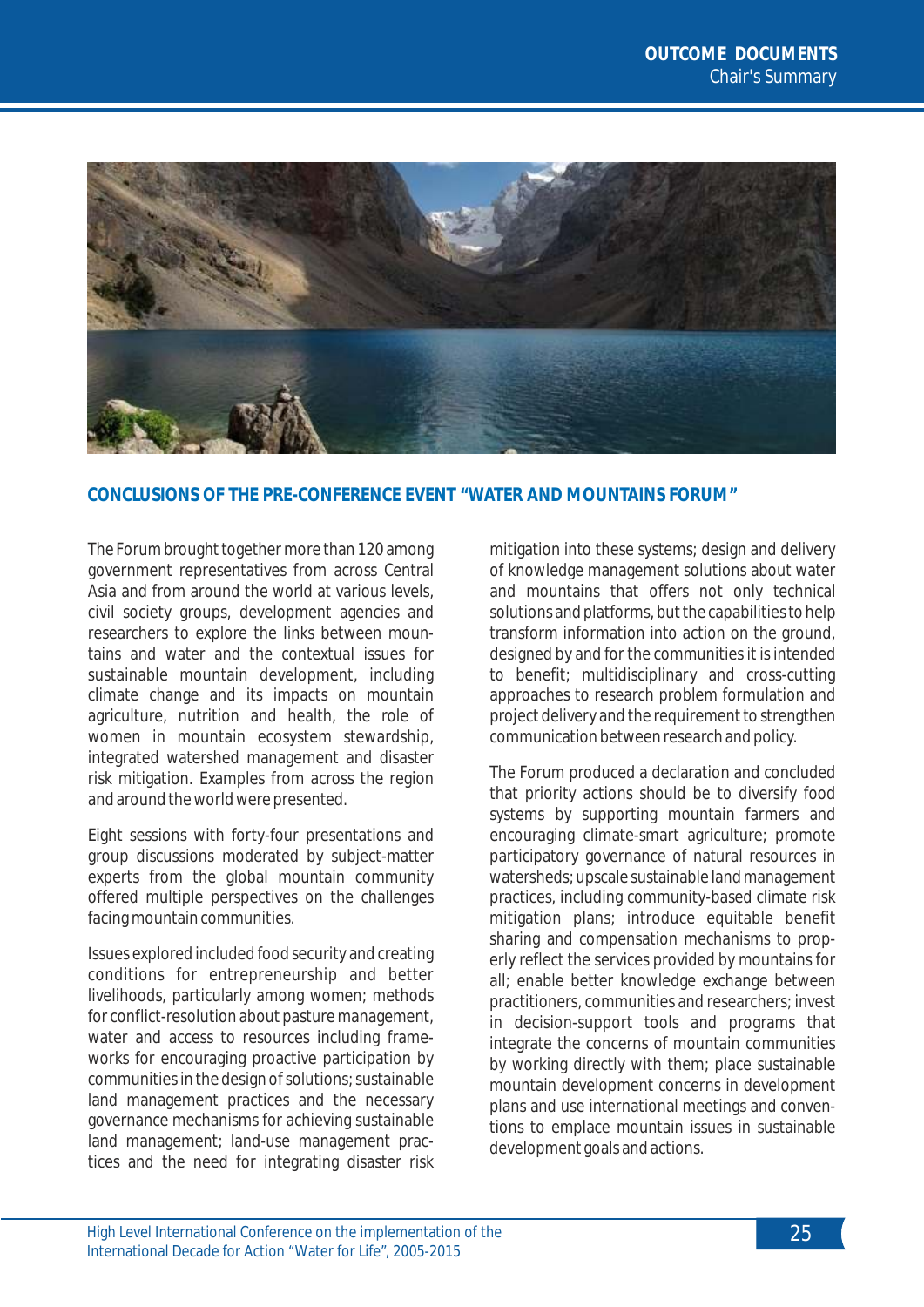### **CONCLUSIONS OF SIDE-EVENTS**

Eight side events were held by various stakeholders in during the "Water for Life" Decade and create a good the evening of the first day of the Conference. The platform for the consolidation of efforts aimed at water themes that needed more focused attention better management of water issues for the post-2015<br>were addressed and discussed in smaller groups. This period. were addressed and discussed in smaller groups. This further extended the number of issues covered

The side events gave an additional opportunity to Goals (SDGs) should not be set up. The goals of the discuss in an open manner and with multistakeholder new Decade should be the SDGs. In this respect, participation water related issues and views for participants emphasised the need to consider a focus further steps to be undertaken to continue efforts to on scarcity, sanitation, efficiency (productivity), en sure sustainable water management, ecosystems, WASH and wastewater. Some particitransboundary cooperation, capacity building and pants considered it necessary to include the impor-

The side events offered a comprehensive range of<br>topics aimed at promoting sanitation and water<br>education, water management, the critical impor-<br>For the New Decade to be effective, it may need to tance of water for sustainable development, conser-<br>vation of biodiversity, as well as policy-making, and mechanisms. These could include establishing vation of biodiversity, as well as policy-making, promotion of new technologies and services in benchmarks and opportunities to take stock – a wastewater management and water transportation, political process – including measures for follow-up<br>
gender and equity issues with regard to access water after the Decade to 2030. It needs to include countrygender and equity issues with regard to access water resources and conflict resolution. Participants also level implementation mechanisms to support action<br>talked about a new international water decade that and multistakeholder platforms at different levels could build on the progress achieved and the best practices of the previous decades and develop society in general). effective measures to meet the development agenda<br>In general, greater coordination and inclusiveness beyond 2015.<br>should be achieved: flexibility, adaptation to local

The side events were organized by national govern- circumstances, and pro-actively working with all ments, national agencies, regional and international relevant stakeholders are crucial if interventions are organizations, including UN agencies, international to be sustainable and effectively reach the intended financial institutions, non-governmental organiza-<br>
tions and academia. The speakers and panellists<br>
consider the need for technology promotion and tions and academia. The speakers and panellists consider the need for technology promotion and included ministers, heads of international agencies, dissemination, knowledge generation and improving UN representatives and scholars. accessibility of information, advocacy and communi-

A number of findings and recommendations emerged<br>
from deliberations, which reflects a time of great<br>
change in the water sector and beyond with impor-<br>
tant advances in achieving the internationally agreed<br>
goals for wate

Overall, participants were adamant that a different during the Conference.<br>process from that of the Sustainable Development institutional development.<br>tance of groundwater and of nature and rivers, the<br>risks for and from water and the nexus issues.

> For the New Decade to be effective, it may need to and multistakeholder platforms at different levels<br>(governments, the private sector, NGOs and civil

> dissemination, knowledge generation and improving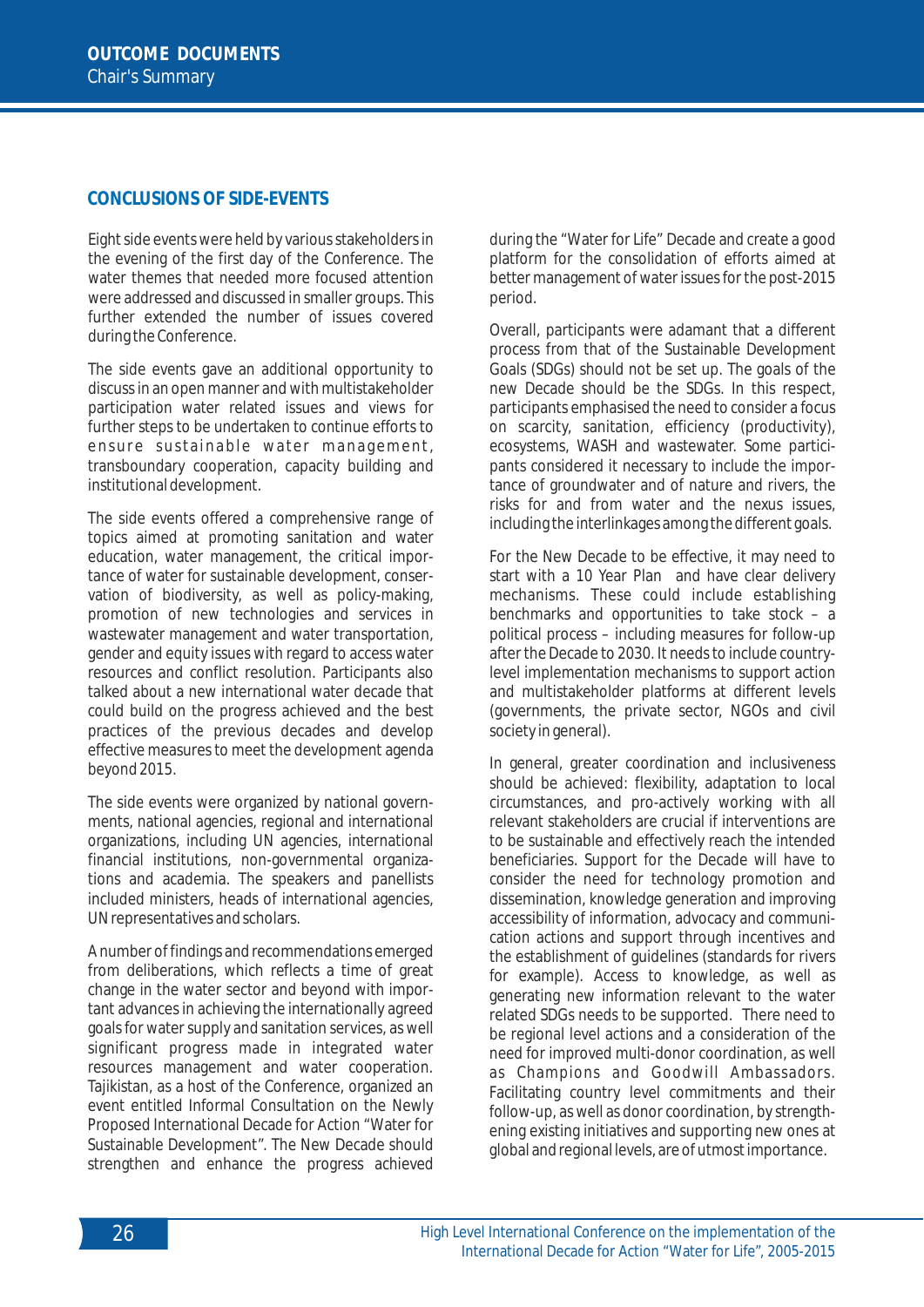